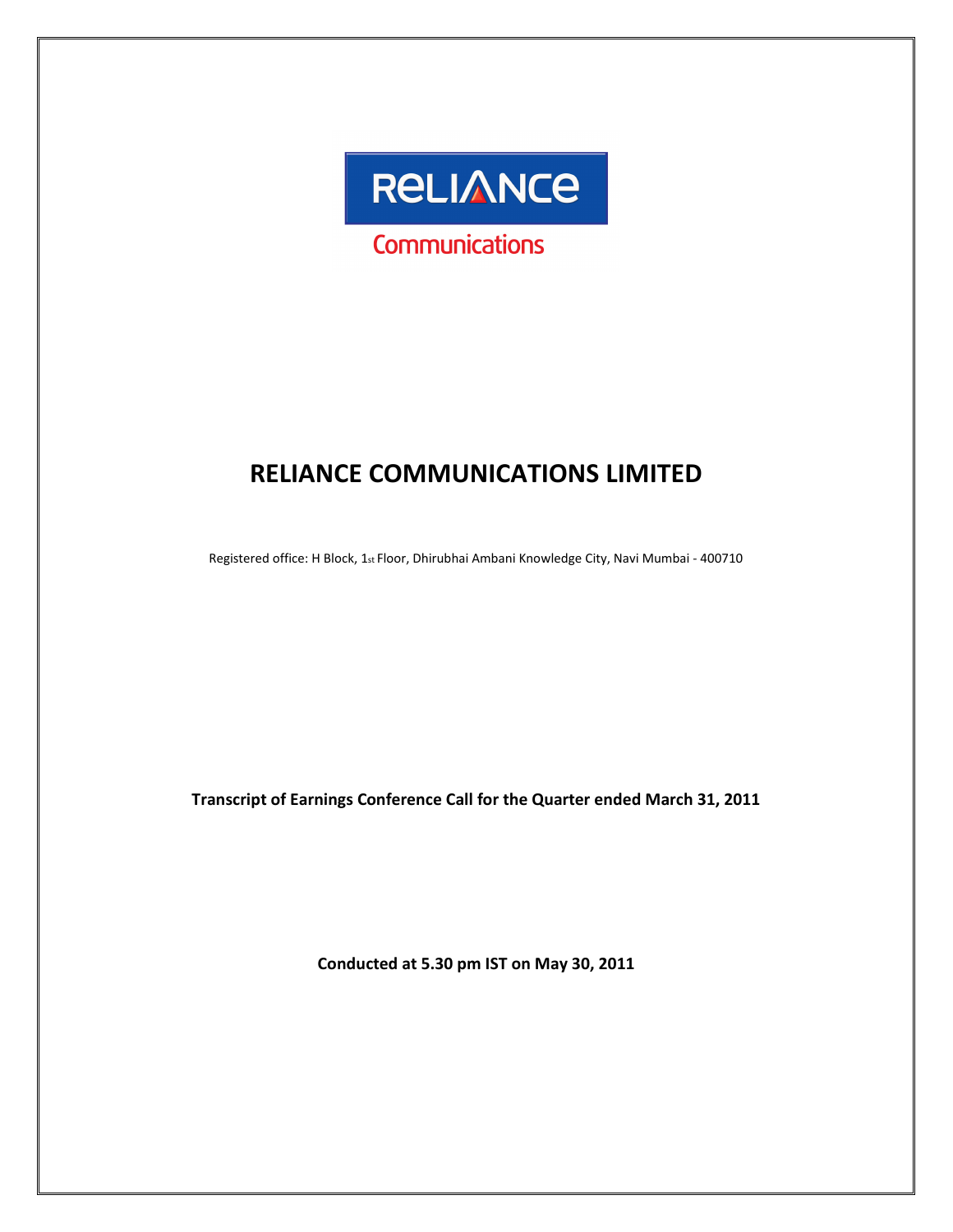# Operator:

Thank you for standing by and welcome to Reliance Communications' global earnings conference call on the Reliance Audio Conferencing platform.

This is Mamta, the moderator for this conference.

At this time, all the participants are in listen-only mode. There will be a presentation followed by a question and answer session at which time if you wish to ask a question, please press \*1 on your telephone. Please be advised, this conference is being recorded today.

Today, we have the senior management from Reliance Communications led by Mr. Syed Safawi along with other colleagues namely Mr. Mahesh Prasad, Mr. Punit Garg, Mr. Sanjay Behl, Mr. Hasit Shukla and Mr. Arvind Narang.

The call will begin with some key observations by Mr. Safawi followed by a question and answer session. I must remind you that the overview and discussions today may include some forward-looking statements that must be viewed in conjunction with the risks that the company faces.

I hand over the call now to Mr. Syed Safawi. Thank you.

### Syed Safawi:

Thank you, Mamta.

Ladies & Gentlemen, a very good morning or evening, depending on where you are right now.

It is a pleasure to once again welcome you all to this earnings call to discuss Reliance Communications' financial performance for the quarter ended March 31st, 2011.

We are enthused to inform you that RCOM has had a robust revenue growth of 6.9% on like to like sequential quarter basis, driven by growth across segments. :

- a. Realigned 'profitable' portfolio: Our focus on driving a realigned, profitable portfolio is beginning to bear dividends.
	- 1. Today, we have the largest, widest 'wireless broadband data' network in the country amongst private operators, with 3G or CDMA High Speed Data coverage in over 850 towns.
	- 2. Post the launch of 3G, we today have 1.7 Mn 3G customers.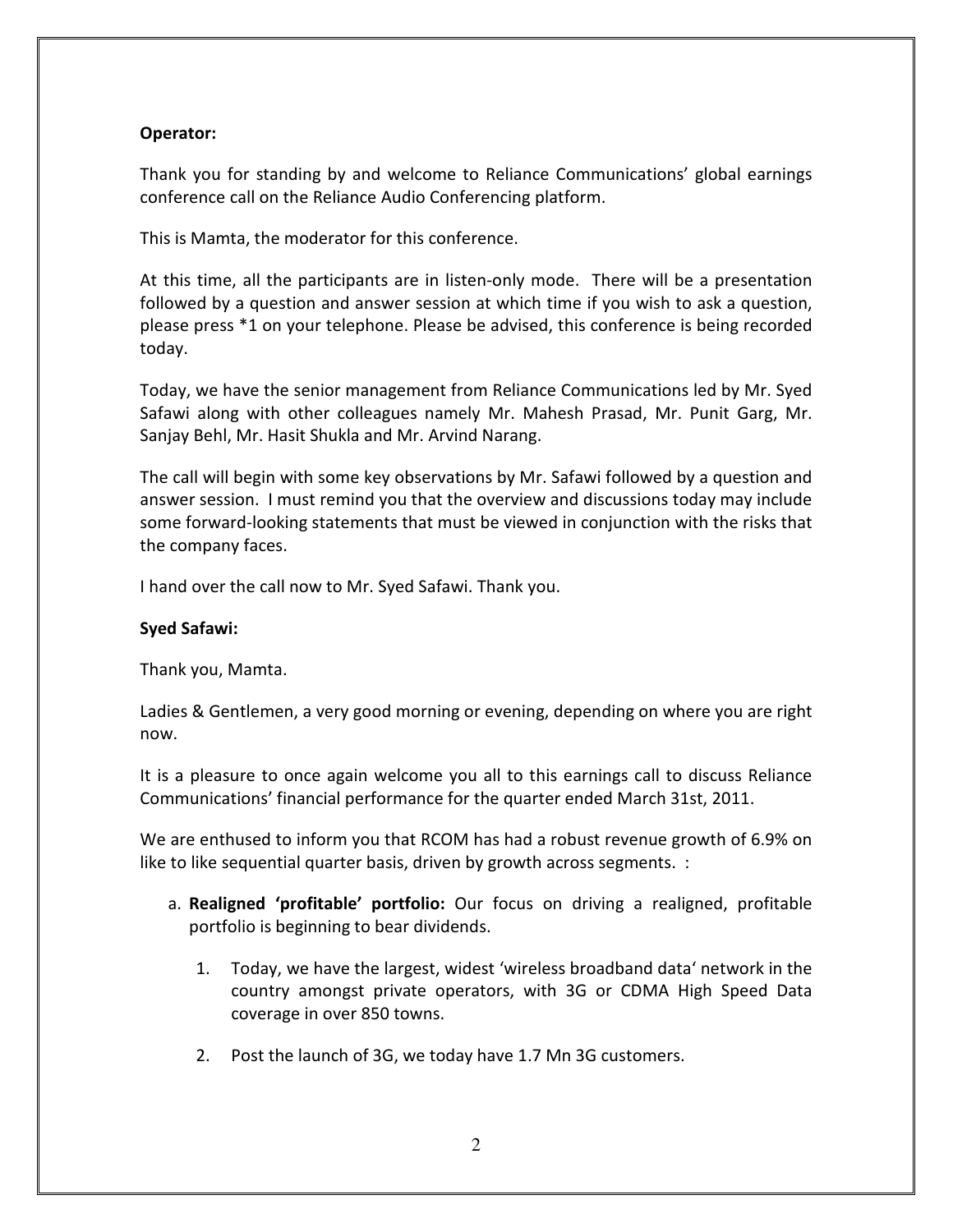- 3. As a % of Gross Revenue, our non-voice revenue is well ahead of all other Telcos in the country.
- 4. The focus on 'paid minutes' is paying off and helping drive consumption led growth, while retaining RPM at a solid 44 p/min for a year now.
- b. Highest revenue growth in past 7 quarters: The above portfolio focus and operational execution has resulted in the highest revenue growth for RCOM and Wireless business in the past 7 quarters.
- c. FCF and Debt: RCOM is now FCF positive for second year in a row, net of the onetime 3G spectrum fee. 3G spectrum is valid for 20 years. Peak capex is behind us and our capex guidance for 2011-12 is Rs 1,500 Cr, which is well managed through internal accruals. Our Net Debt/EBIDTA is 3.5 as of March'11. We are targeting to directionally bring it further down to sub 3 level in line with industry.

Let me share with you some industry and more importantly RCOM specific key developments, which happened during the quarter.

**1. Customer acquisition:** In the last quarter of FY 2011, the industry witnessed a slight dip in the subscriber addition growth. The telecom industry added 59 Mn. (vs 65 Mn) wireless subscribers and total wireless subscriber base stands at 812 Mn. as on 31st March 2011.

I am happy to share with you, that despite slowdown in growth of industry subscriber additions, RCOM has been able to maintain its share of customers and our net additions have gone up on quarter on quarter basis. RCOM during the quarter has added over 10 Mn. new customers, taking the total customer base to 135.7 Mn as on 31st March, 2011, the second highest in India. We maintain our Customer Share at 16.8% at the end of the quarter.

2. Wire Free India: We continue to rapidly execute our 'Wire-free India' vision, which was unveiled by our Chairman at the last AGM about 9 months ago. We have remained committed to put accelerated efforts in enabling wireless broadband across India.

During the quarter, most of the operators launched their 3G services. I am pleased to inform that RCOM was the 1st private operator to launch the 3G services in key metros (Delhi, Kolkata & Mumbai).

As on date our nationwide count of 3G sites stands at almost 9,000, which is far ahead of competition and a witness of our commitment to enable 'Wire-Free' India. As we speak, we are offering 3G services in 330 towns, and have over 1.7 Mn. 3G customers within a few months of the 3G launch.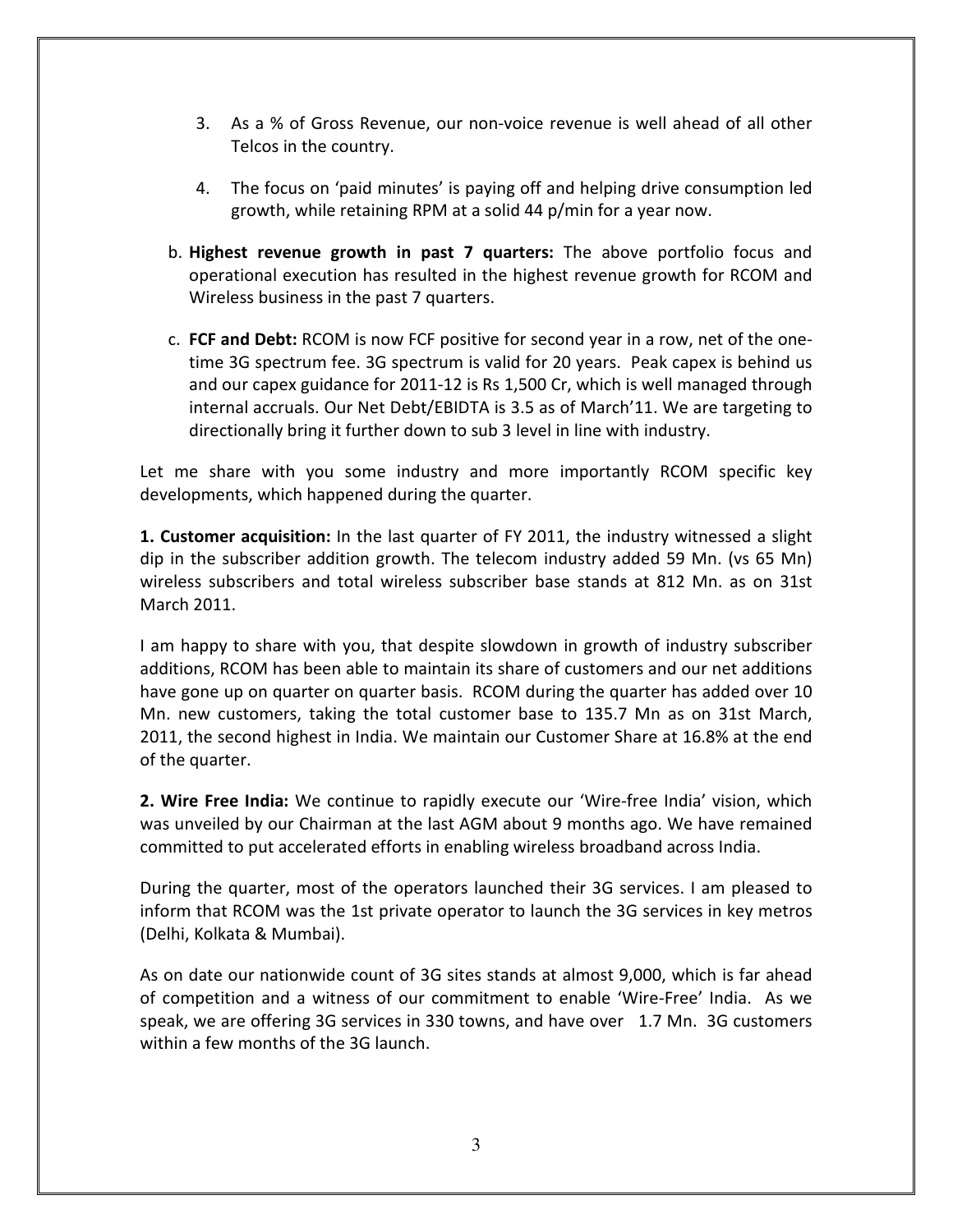On CDMA High Speed Data, a high growth area for the business, from barely 65 towns at the time of the 'Wire Free India' vision announcement 9 months back, we stand today in well over 500 towns of quality HSD coverage.

The presence of 3G in 13 circles (including key metros of Delhi, Mumbai and Kolkata) , along with the rapidly expanding High-speed CDMA data network, RCOM is the only nationwide private operator to offer seamless Wireless Broadband experience in over 850 towns across the country. This number will go well beyond 1,000 towns in the next few months.

Combine this with our extensive 1X Data presence in CDMA, offering high quality internet connectivity in almost 20,000 towns; it positions RCOM extremely well to take advantage of the rapid increase in data consumption across the country, including new services on M-commerce platform etc.

**3.Innovation:** As an integral part of our 3G strategy, we have established a '3G Innovation Lab' with the objective of facilitating the development of mobile service innovations by offering real-time product development capabilities to 3rd party developers. The Innovation Lab involves a community of content developers, product innovators, technology platforms enablers, device manufactures and OEMs. This unique set-up will drive all 3G innovations for mobile as well as other platforms, enabling our customers to enjoy a futuristic mobile experience and explore a world of unlimited possibilities.

Launch of 3G services would open new opportunities for telcos in the areas of data, multimedia & other VAS and RCOM is well poised to leverage these opportunities. To strengthen our positioning in this emerging domain, we entered into several partnerships/alliances during the quarter. Some key alliances were:

- Exclusive tie-up with Nokia-Ovi
- Partnership with the social networking pioneer "Facebook" to extend its service to feature mobile phones on our network
- Tie up with NAVTEQ (a wholly owned subsidiary of Nokia) to launch R-pilot service – to enable LBS (location based services)

Let me now talk about Quality of Service.

**4. QOS:** We believe that the greatest asset for any consumer brand is the trust of its customers. We are committed to provide the highest standards of customer and network experience across all our platforms. It is this customer focus which will increasingly become a differentiator in the ever-evolving Indian wireless market. The recent Best Quality of Service award at the Economic Times 2011 Telecom Awards to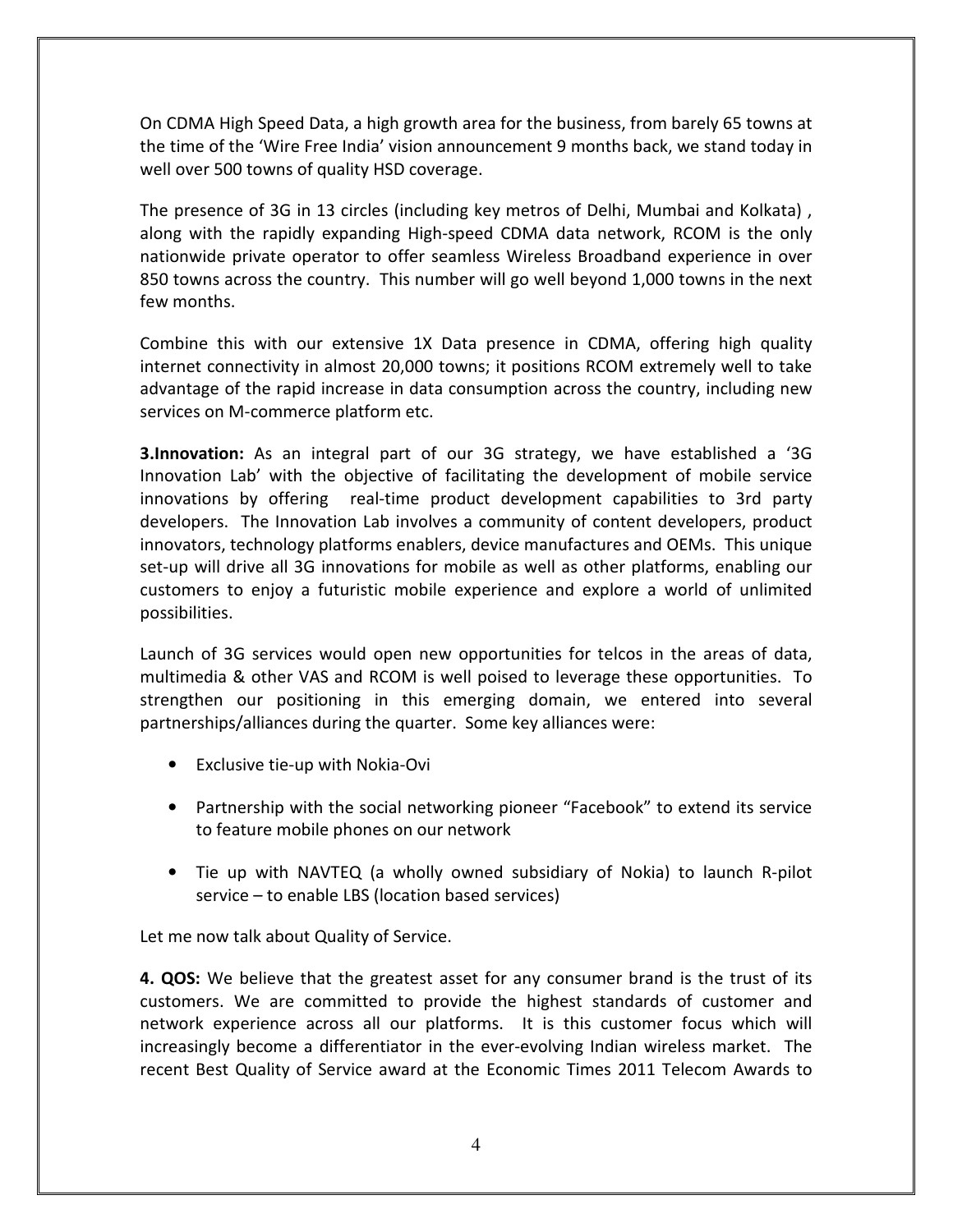Reliance Communications is just another evidence of our commitment to provide the highest customer experience.

RCOM , 'India's No.1 network' has been recognized by the apex industry body (TRAI) on 'Quality of Service (QoS)' . As per QoS Report for Quarter ending Dec'2010 published on 12 May 2011, RCOM has NOT only met TRAI's QoS criteria in ALL the 23 circles , but it has also been:

- Rated No.1 in 12 of 23 circles for 'Lowest Call Drop Rate' across operators. This includes Delhi & Mumbai.
- Rated amongst Top 3 in 16 out of 23 circles for 'Highest Call Connectivity Success Rate'

These are key to delivery & quality network experience.

5. MNP: Mobile Number Portability was launched Pan India in Jan'11. After almost 4 months of the national MNP launch, we find that MNP is neither a significant driver for gross adds or churn. Incremental churn from MNP on prepaid and postpaid base of RCOM is negligible, for eg. 0.08% in postpaid.

RCOM however, continues to drive MNP with a clearly 'Value focused' approach and not purely on 'Subscriber count'. Our focus would remain on Postpaid and high-end prepaid segments.

As a strategy, we decided to NOT only to focus on Value through MNP but also wanted to observe initial trends. Once we had understood the pattern and value drivers in MNP , we are driving our port-ins and are now 'net positive ' on MNP value churn for the past several weeks and are confident, that with the value focus, combined with 3G presence in key markets , RCOM would be a net gainer in the MNP value equation.

6. Quality of Operations: Over the last few quarters, we have stressed, that our focus has been to build quality of operations through initiatives focused on segmentation and site level profitability. As shared with you during the last quarter, we continue to drive 'paid minutes'. The focus on building a quality portfolio driven by increase in non-voice services continued. RPM has been stable now for over a year and today, RCOM holds the highest RPM in the industry. With clarity on building a profitable business, we have been delivering consistent high EBITDA margins.

Our continued focus on quality of operations, driven by 'quality of customers', the 'quality of the minutes' and the 'quality of portfolio', will go a long way in laying the foundation for a sustained profitable revenue growth. Our alignment of portfolio has been underway and should get realigned in the next 2 quarters.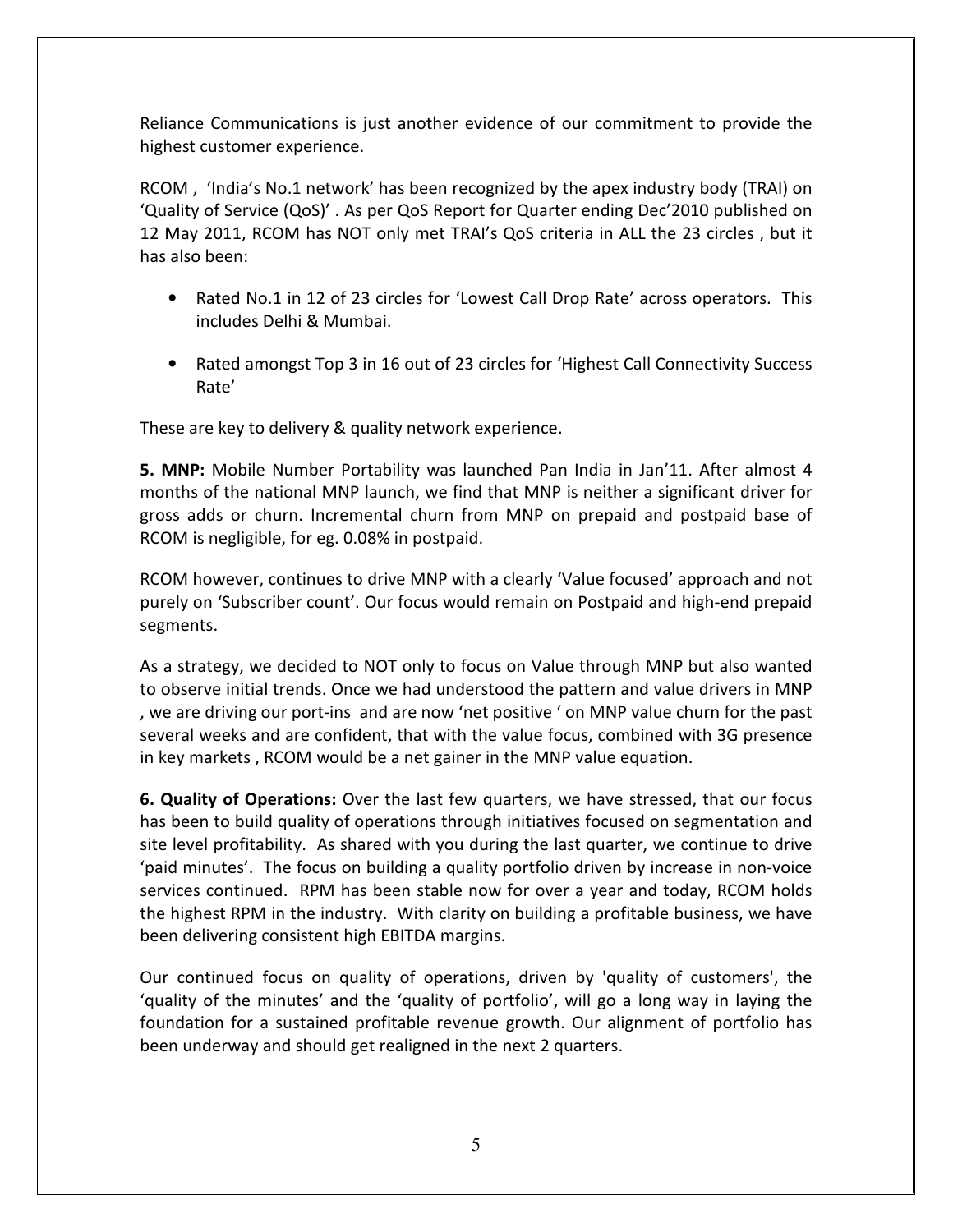I am happy to share with you that through this sharper focus on DATA and other profitable non-voice areas of growth, our non-voice revenue as a % of total revenue is the highest in the industry at about 20% level.

**7. Brand:** As you may be aware, RCOM was one of the sponsors of the ICC World Cup, 2011 both on the field and on air, and we fully leveraged the Cricket World Cup fever to enhance our brand imagery. During the World Cup, RCOM was rated among the Top 10 'On screen' brand ahead of any other Telco.

**8. Debt:** There are several initiatives, which are underway in the area of debt management.

You may recall, during the quarter, we have signed the final documentation with China Development Bank (CDB) for a Rs. 6,000 crore (US\$ 1.33 Billion) loan facility. This represents the first and largest ever Syndicated Loan for refinancing Spectrum Fees. RCOM has also signed an additional Agreement for Rs. 2,700 crore (US\$ 600 million) with CDB, for financing imports / domestic expenditure of telecom equipment from Chinese vendors (namely, Huawei and ZTE).

The aggregate financing of Rs. 8,700 crore (US\$ 1.93 billion) has a maturity period of 10 years, contributing to significant extension of RCOM's debt maturity profile, apart from substantial savings in interest costs. As of today, RCOM has already drawn Rs. 6,000 crore (US\$ 1.33 Billion) towards refinancing of 3G spectrum fees. The drawn down amount will be used to refinance RCOM's short term rupee borrowings.

Other strategic initiatives are underway to de-leverage the balance sheet, which shall be shared at a later date.

9. On Regulation: The consultation paper on IUC is underway, led by TRAI. In order for the new MTC regime to be pro-consumer and pro-choice, RCOM strongly supports a 'bill & keep' regime in India, in-line with Global Best Practices. We believe that a 'bill & keep' regime (sender keeps all), if implemented in Q2 will go in a long way in further enabling telecom contribution to India's growth trajectory through a second wave of subscribers and services growth.

In the area of spectrum & licensing related payouts, we would like to reiterate that RCOM neither has any excess spectrum payout costs (except 1.8 MHz in Bihar) nor does it have any major licensing renewal payment obligations over the next 10 years, unlike other incumbent operators.

I would now like to share some of the key highlights of the financial performance during the quarter.

• Consolidated Revenue at Rs. 7,876 crore, up 57.4% against Rs. 5,004 crore in the sequential quarter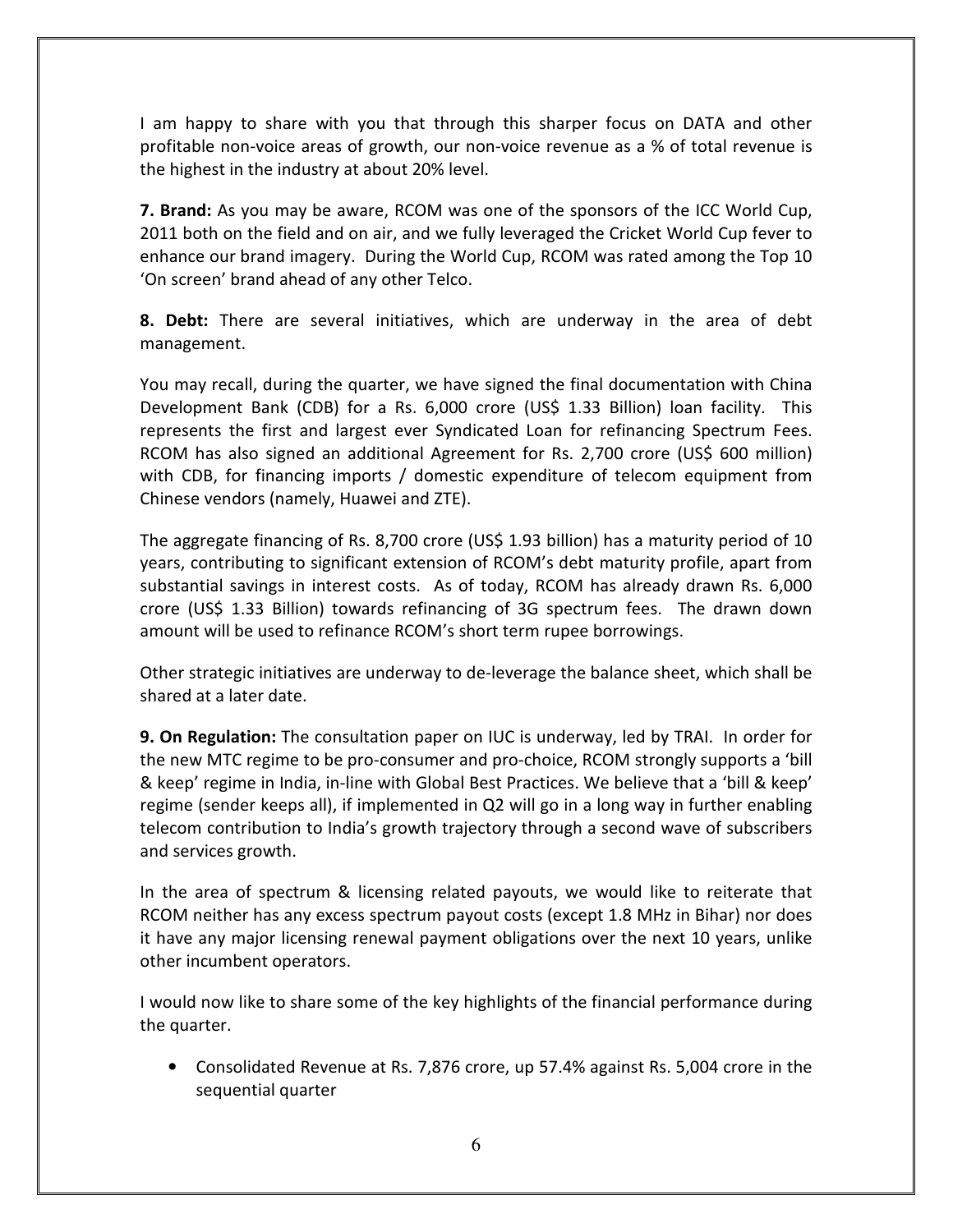- Consolidated Revenue grew at 6.9% on a sequential quarter basis (like to like) excluding first time IRU License income impact
- EBIDTA at Rs. 4,122 crore against Rs. 1,668 crore increase by 147.1% sequentially
- EBIDTA margin has improved from 33.3% to 52.3% sequentially and is one of the highest in the industry
- Net profit of Rs. 169 crore, down against Rs. 480 crore in the sequential quarter

On the financial performance of Wireless Business during the quarter, we achieved revenue of Rs. 4,198 crores, an increase by 3.3% QoQ basis and EBITDA of Rs. 1,149 crores. Our EBITDA margin stood at a healthy 27.4%. Revenue growth is consumption driven through "paid minute" growth of 3.2%. Revenue growth normalized for 2 days less in the quarter translates into a growth of over 5.5% for Q4, 2011.

Let me now discuss the operational performance of our non wireless business.

During the quarter, in the Global Enterprise Business, we continued to acquire new contracts and win repeat business from our existing customers in India and around the globe.

In Enterprise business, we have achieved revenue of Rs. 691 crores, an increase of 11.7% QoQ basis and EBITDA of Rs. 226 crores with a marginal decrease of 0.3%.

In Globalcom business, we have achieved revenue of Rs. 4,476 crores, an increase by 132.7% QoQ basis and EBITDA of Rs. 2,912 crores, with EBIDTA margin of 65.1%. Revenue and EBITDA includes IRU license income of Rs 2,545 crores and Rs. 2,530 Crore respectively, arising from change in accounting policy effective from fiscal 2010-11 onwards to recognize income upfront from exclusive and non cancelable IRU contracts.

Globalcom revenue growth excluding the 1st time recognition of IRU license income is 3.8% on QoQ basis.

# A word on the IRU license income:

In India, we are significantly ramping up sales of Fiber and Duct on IRU basis driven by demand from telco-customers to rapidly expand their network coverage as well as increase capacity of network to meet end consumer data requirements and reduce TCO (total cost of ownership) for them.

License Revenue is required to be booked in the year of accrual in accordance with Indian GAAP. The change in accounting policy has to be uniform across RCOM group for consolidation under Indian GAAP Accounting Standards effective from fiscal 2010-11 to recognize income from IRU contracts which are non cancelable and non refundable. We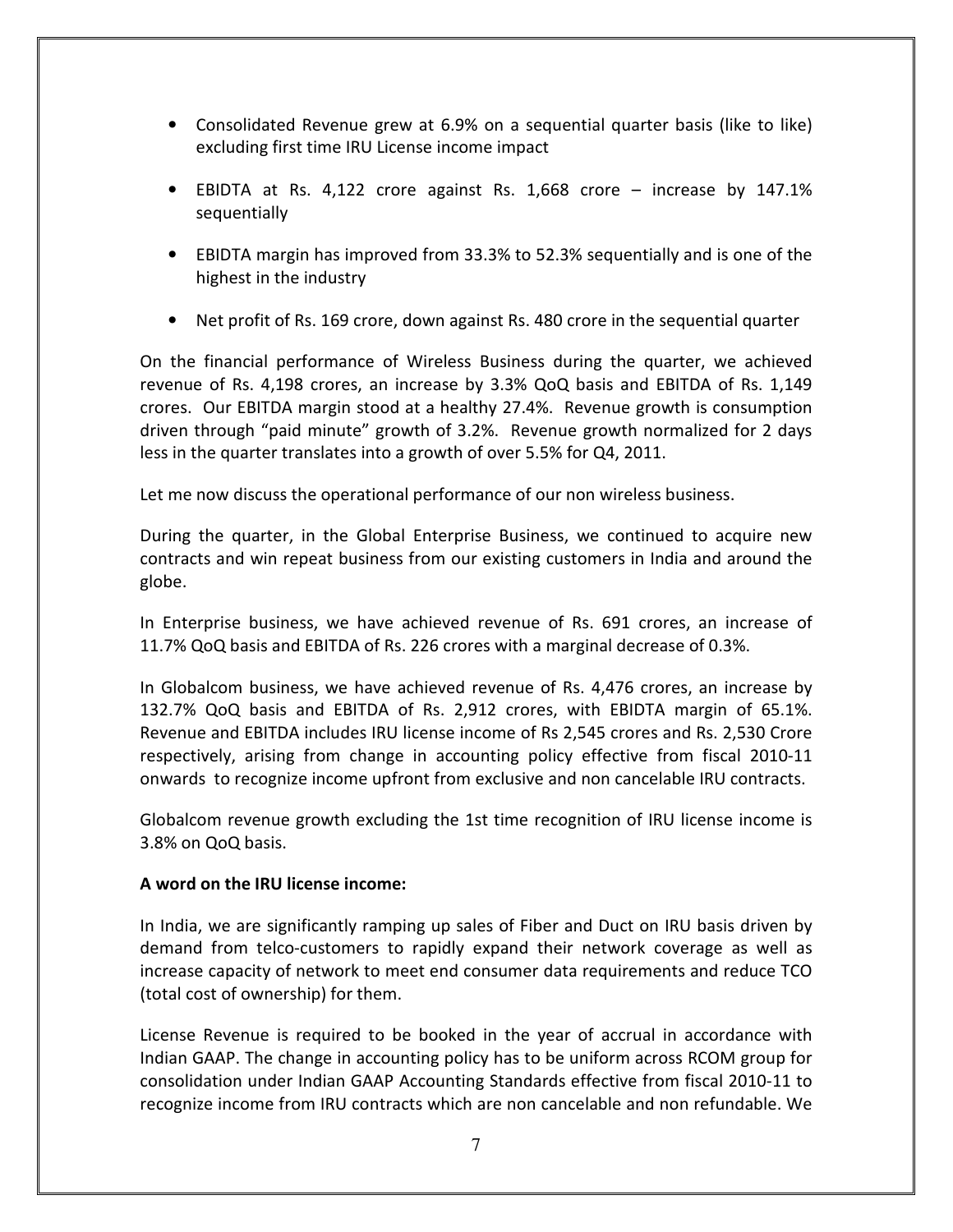have implemented this change in accounting policy uniformly across the RCOM Group including our companies outside India which sell bandwidth capacity and infrastructure on IRU license.

# Enterprise Business Highlights

I am pleased to share with you that our Enterprise business continues to experience robust demand and the Company's strategy and positioning is paying off as demonstrated by higher wallet share and higher revenue market share in the Enterprise space. RCOM continues to the undisputed leader in Enterprise space including Data Centre. First let me quickly walk you through the broad trends in the Enterprise segment:

- 1. Data and internet requirement continues to grow exponentially;
- 2. Enterprise connectivity requirement is increasingly becoming multi-point
- 3. Enterprises want bandwidth-on-demand: Global Ethernet and MPLS VPN are preferred means of connectivity;
- 4. CIOs are looking to outsource their telecommunication requirements with stringent performance SLAs and we are well-positioned in the space
- 5. All of above trends are leading to strong demand for Data Centers in top metros and Managed Security Services;

We remain at the forefront of data center business in India with the largest data center span with over 450,000 square feet across 9 data centers in India. We also have 9 data centers outside India. We are leading the consumerization of IDC through "Cloud" computing services. In doing so we are building global alliances with partners like Microsoft for Virtual Hosting and Hosted Exchange; IMAIL for mail on demand; Anti-Virus and Anti-Spam using CISCO Ironport Platform. We are building a positive virtuous cycle where partners and customers both gain from our ever growing cloud services stack.

RCOM is among the Top 2 NLD operators in India, with deepest metro fiber network in India with over 1 million buildings connected, metro network in 26 metros outside India with over 28,000 kms and the largest subsea global network connecting around 40 countries. In India, we are the only service provider with capability to provide high speed connectivity to widest coverage of almost 20,000 cities and towns using multiple modes of connectivity.

We are able to extend our proven Global Ethernet leadership in the US, where we are among the Top 10 providers and in Managed Services capability in the US and Europe where we compete with Verizon, BT Global Services to win global multi-year deals to consistently win enterprise contracts around the world.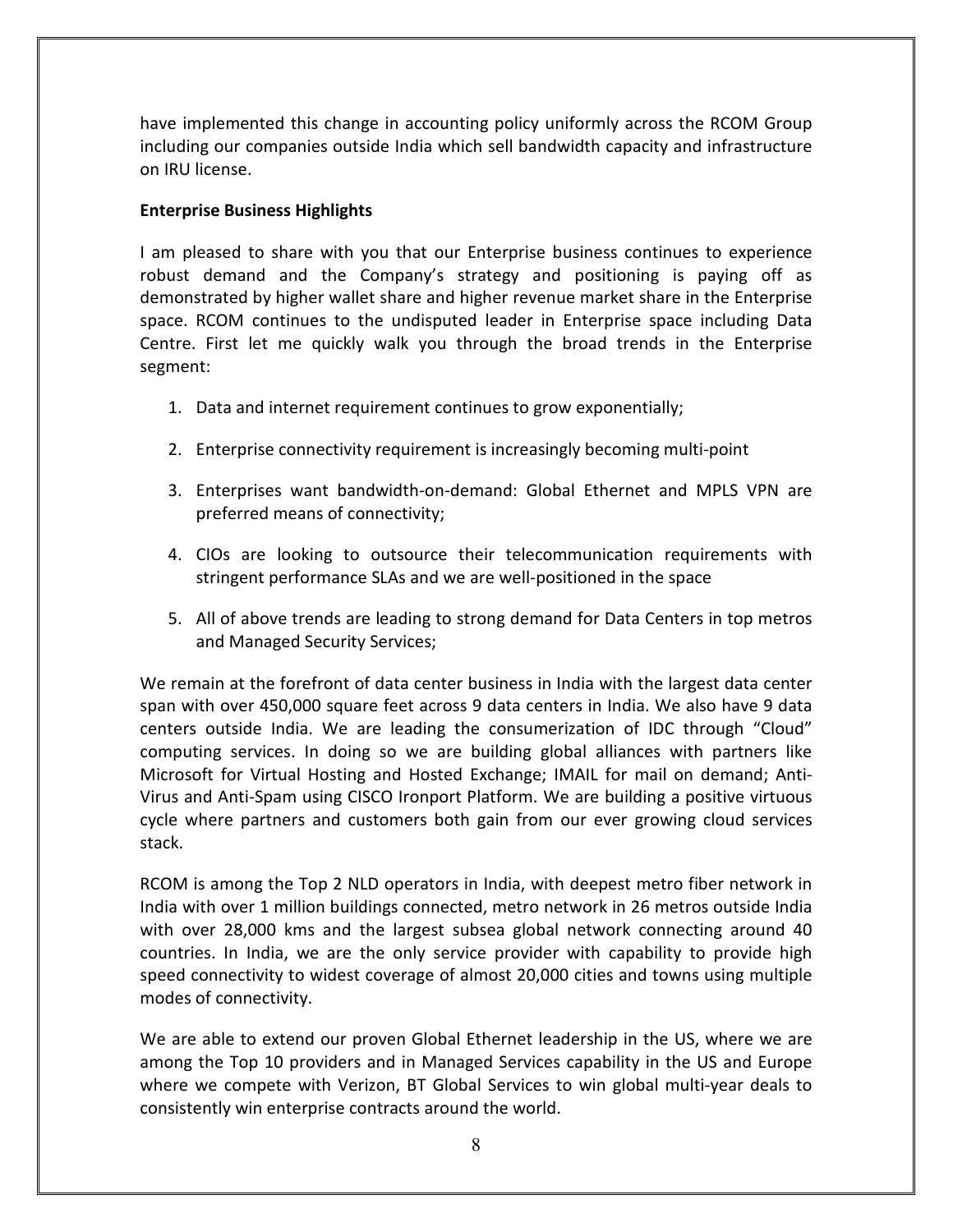In India, we have received orders of over Rs 260 crores in Q4 FY2010-11. Our continued focus on the government vertical has borne results as we bagged various esteemed projects from National Payment Corporation of India Ltd, Tamil Nadu Electricity Board and MAHARASHTRA STATE ELECTRICITY DISTRIBUTION COMPANY.

We expect the India Enterprise data market to double in the next 3 years with IDC and Managed Services accounting for 50% of total data market revenue from around 30% at present.

In the US and Europe we continue to win deals in competitive bids. In Q4, we signed contracts to provide managed services to the third largest French sporting goods retailer and multi-year Rs 57 Cr deal with US-based leader in the office furniture.

# Carrier business Highlights

In the Carrier business, we booked orders of Rs 300 crores in Q4 FY 2010-11. This is double the value of contracts signed in Q3 FY 2010-11. RCOM remains the largest ILD provider.

I am pleased to share that our Hawk cable system will be operational this quarter.

Our FA1 system across Atlantic is upgraded on 100G platform, lit currently using 40G wave. In the current quarter, we expect to upgrade capacity on our FNAL, FALCON and FEA cable systems on 100 G per wave platform to meet the exponential demand for internet bandwidth from India, China and the Middle East. With 40 G system, capacity will go up by 2.5 times and introduction of 100 G capacity will go up by 5 times from current capacity.

The International Voice business continued robust growth. It has grown 71% in Q4 on YoY basis. Reliance has consistently been in the top 15 Voice Traffic Carriers in the world. We are # 1 International voice carrier in India and have grown 11% on QoQ basis, higher than the average market growth. We have added several first time customers and expanded our relationships with existing carrier partners.

# On the Way Forward for this segment:

As broadband penetration increases in the country, Enterprises are finding new ways to utilize this capability in delivering different types of services to their customers and manage their operations. We see continued surge in Internet based applications. This fuels demand for data center and network infrastructure and the service layer. We are well positioned to meet this demand with products and services designed to meet the requirement of specific industry verticals like Financial, Healthcare and Government. We are effectively leveraging our proven expertise to gain more wallet share from existing customers and increase revenue share with new logos.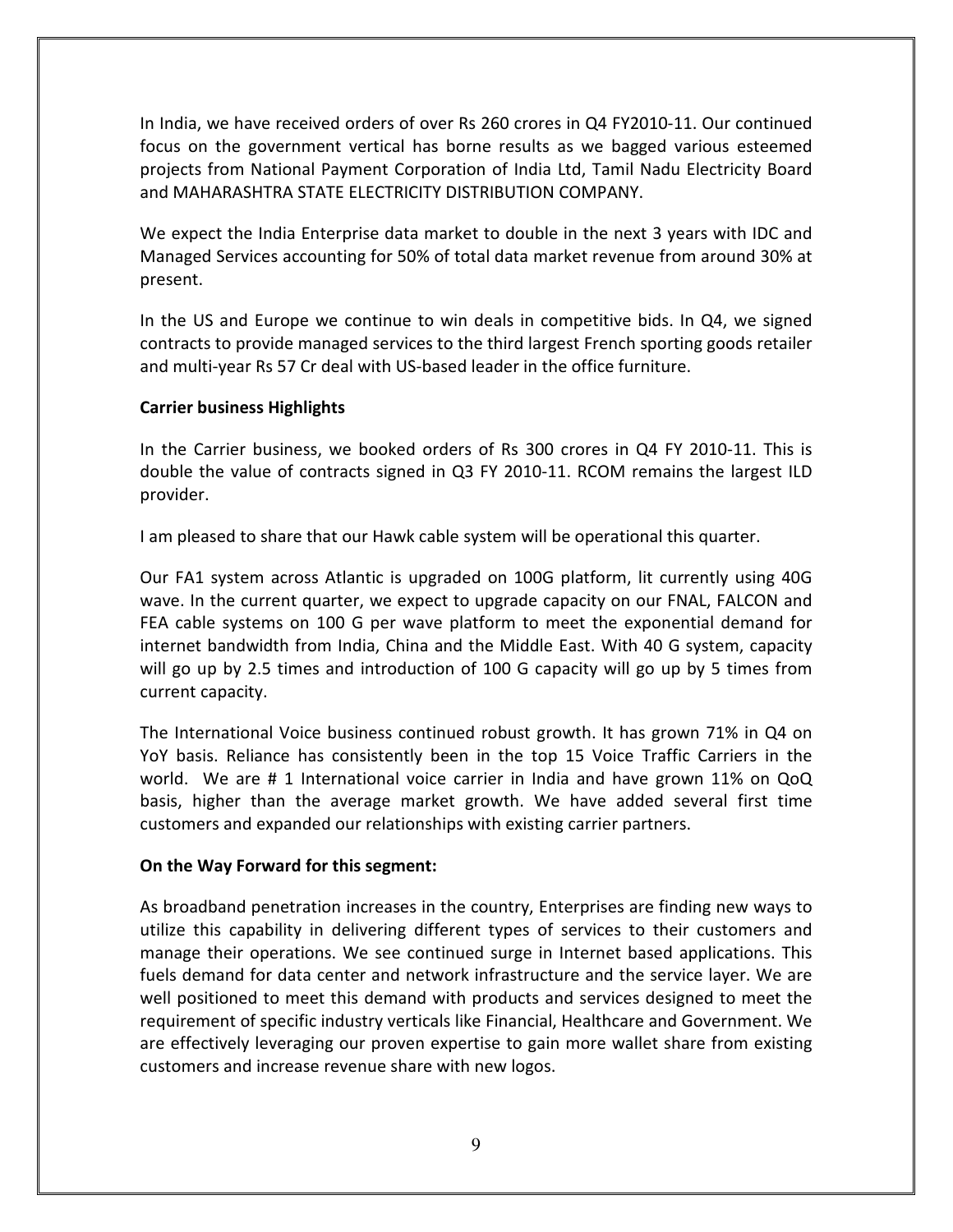### On to Capex:

On the overall capex for RCOM, we have spent in line with our guidance of Rs.3,000 crores (ex 3G) for FY11. The total capex spent was about Rs.4,300 crores including the incremental capex spent on account of 3G launch, which was not provided for in the initial guidance.

Similar to FY2010, our FY2011 capex (excl 3G) has been funded through internal accruals. With the peak capex behind us, we would continue to stretch and sweat our assets to produce higher productivity and invest optimally in high growth areas like DATA, to enhance value for our shareholders. We are expecting to spend Rs. 1,500 crore on capital expenditure during FY12 and shall continue to generate free cash flows in order to meet our capex requirement through internal accruals.

To conclude my initial comments, let me reiterate:

- 1. This has been the strongest revenue growth quarter for RCOM as well as for Wireless in the past 7 quarters delivering, a sequential QoQ growth of 6.9% (excluding the 1st time, IRU license income impact).
- 2. Our focus on driving a realigned, 'profitable portfolio' is beginning to bear dividends and DATA led non-voice growth as well as paid minute growth is driving revenue.
- 3. RCOM is FCF positive for second year in a row on an operational basis and the capex guidance for FY'12 is Rs.1,500 crores only, to be funded through internal accruals
- 4. RCOM is the 2nd largest telco in the India with 136 Million customers in the Wireless segment, No. 1 in the Enterprise including Data Centres, and No. 1 in ILD (International long distance) and among the Top 2 in NLD (National long distance) operations

We are confident that we have laid the foundation for a sustained profitable revenue growth and with peak investments and projects behind us; we look forward to enhance further shareholder value in the coming quarters.

I now hand over to the Moderator to open the floor for Q&A. Thank you.

# Operator:

Thank you sir. We will now open the call for Q&A. We request all of you to focus on key strategic and business issues. We also request each participant not to ask more than two questions and provide an opportunity to all the participants to interact with the management.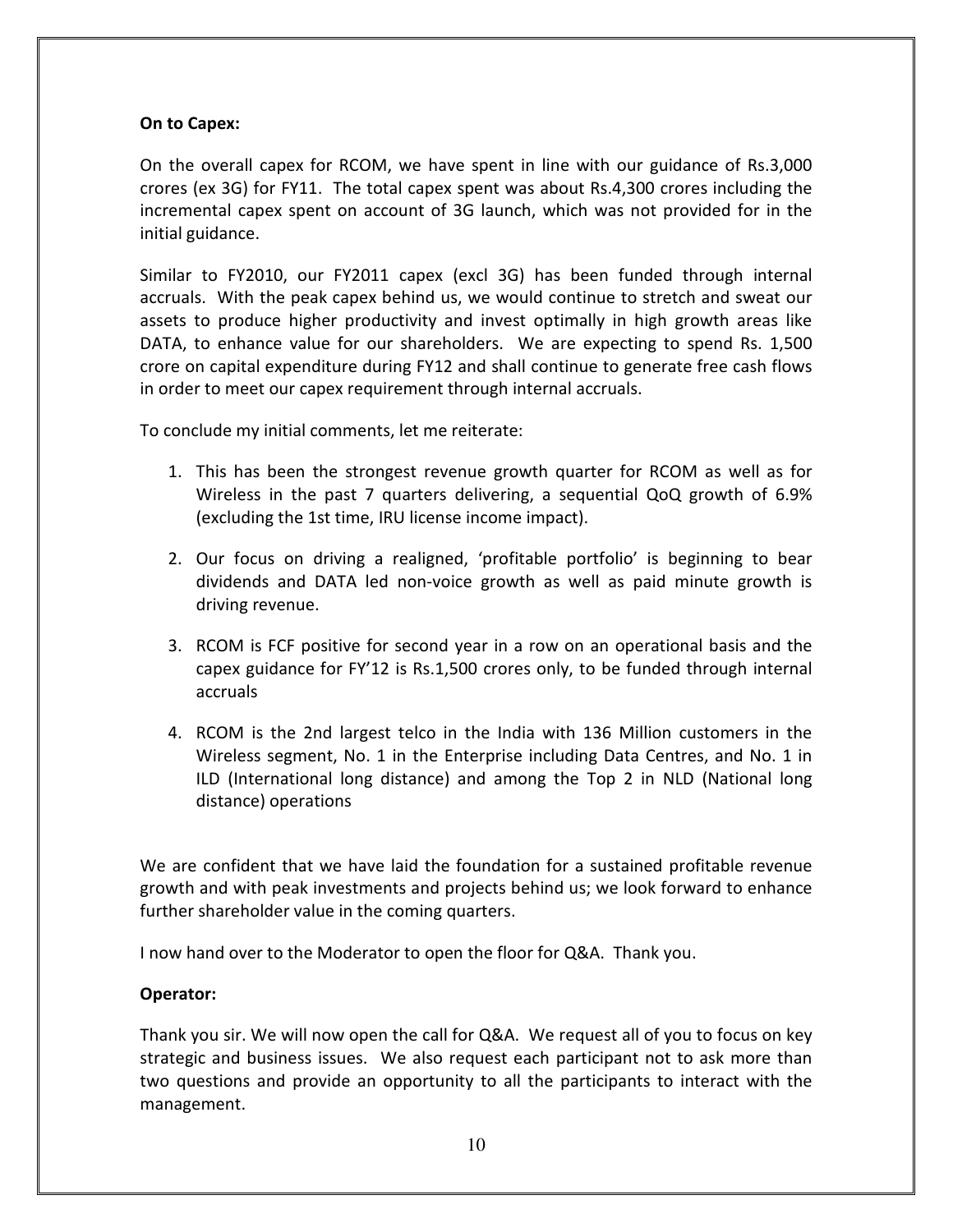I would repeat, at this time participants who wish to ask any questions, please press \*1 on your telephone keypad and wait for your name to be announced. If you wish to cancel the request, please press hash or the pound key.

First in line we have a question from Mr. Vinay Jaysing from Morgan Stanley. You can go ahead sir.

# Mr. Vinay Jaysing:

Thank you so much. Sir, with regard to the change in accounting in the IRUs in the global business, you have given the figures for the revenue, EBITDA and the depreciation, which obviously is also much higher. My first question is, what will be the impact if I had not taken the IRU into account in the depreciation? Also, the revenue and EBITDA figures which you mentioned, are they only for this quarter or for historic quarters as well?

# Mr. Punit Garg:

Hi, Vinay. As mentioned by Mr. Syed in the opening speech, the amount which has been taken in the revenue is Rs. 2,545 crore and in EBITDA is Rs. 2,530 crore. And whatever you are seeing in EBITDA, the depreciation has also increased by almost the same amount. If this change wouldn't have been done then the profits would have been higher by approximately Rs. 47 crore.

# Mr. Vinay Jaysing:

Sir, if this is the case, then what happens in the incremental quarters, because this is a one time change you have made? Does it mean that whatever you get incrementally in terms of IRUs would become a normalized business? Can you give us some guidance there, and what would be the figures just for this quarter?

# Mr. Punit Garg:

Vinay, I think you would have read in our notes to accounts that there is a change in the accounting policy. What led to this change? Earlier, in India and especially in our national long distance business, we were doing the bandwidth sale on lease basis. Mr. Syed mentioned in his opening speech, that there was sale of IRUs for fiber, duct and bandwidth, which had been accrued in last fiscal year i.e. 2010-11. License Revenue is required to be booked in the year of accrual in accordance with Indian GAAP. The change in accounting policy has to be uniform across RCOM group for consolidation under Indian GAAP Accounting Standards effective from fiscal 2010-11 to recognize income from IRU contracts which are non-cancelable and non-refundable. We have implemented this change in accounting policy uniformly across the RCOM Group including our companies outside India which sell bandwidth capacity and infrastructure on IRU license. I hope this answers your question Vinay?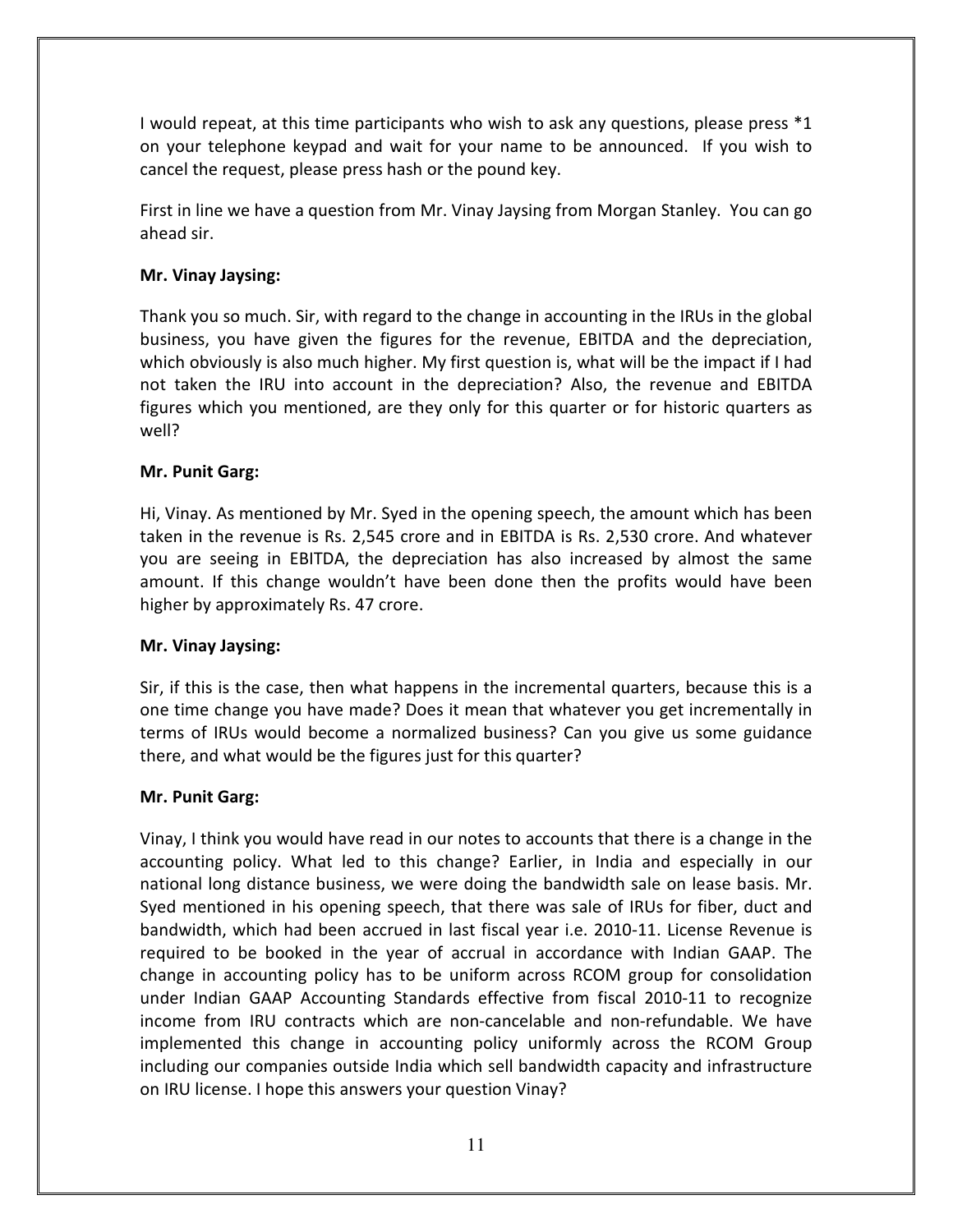### Mr. Vinay Jaysing:

Yes sir, it does. It just throws one small question on depreciation. If I knock off the EBITDA as you mentioned, out of the depreciation, the depreciation for the year actually reduces marginally to about Rs. 1,020 crores. With 3G coming-in in this quarter, I would have assumed the company's depreciation would have been higher.

### Mr. Punit Garg:

If you compare March 2010 and March 2011 numbers on depreciation, actually the overall depreciation has increased on a like-to-like basis. Also, the 3G license fees and capex have not been amortized. Syed, may be you can throw more light on the 3G capitalization.

### Mr. Syed Safawi:

Yes, that is a fact. We will start amortizing during the course of this year.

### Mr. Vinay Jaysing:

Sure. Just one last question on the wireless business. You did mention the revenues have increased, which we can see. The EBITDA margin or the absolute EBITDA was a bit lower. Any light of what is going to happen to that in the quarters to come once you know obviously 3G is coming on now?

#### Mr. Syed Safawi:

Vinay, the impact on the EBITDA margins by about 30 crores on the wireless segment is on account of the higher SG&A expenses, which is driven by about 1.7 million higher customer acquisition as you can see. So, it is related to higher acquisition during the quarter. We expect with higher contribution coming from data/3G/non-voice business, and RPM sustaining now for four quarters, I think we are in a good position to be able to sustain this.

#### Mr. Vinay Jaysing:

Thank you so much Sir.

#### Mr. Syed Safawi:

Thank you Vinay.

#### Operator:

Thank you Mr. Vinay. Next question comes from Mr. Shobit Khare from Motilal Oswal. You may go ahead Sir.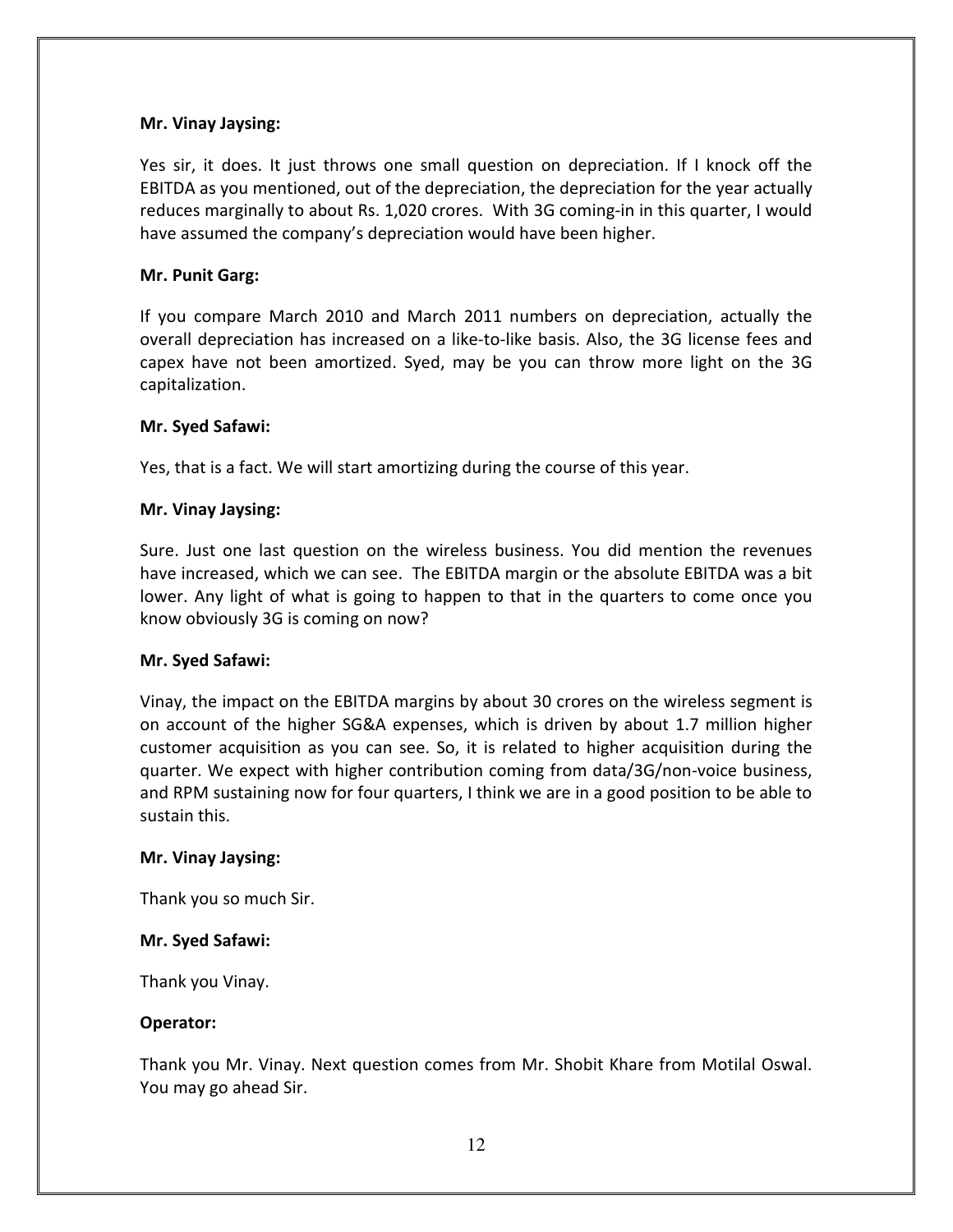### Mr. Shobit Khare:

Good evening Sir. Thanks for the opportunity. First I wanted to clarify on the notes to account, point 3, which mentions about Rs. 159 crores of bad debts and about Rs. 77 crores of fuel cost being adjusted in the balance sheet. I just wanted to check what this is pertaining to? Second is, the CWIP still remains quite high even if we exclude the 3G spectrum fees and associated Capex. So, what is the CWIP related to?

### Mr. Arvind Narang:

Shobit, CWIP, has actually reduced significantly in this quarter. It has come down by around Rs. 1,770 crores and this is excluding the effect of 3G spectrum fees and the related electronics. If you take the effect of related electronics and other expenditure of 3G then the net reduction is over Rs. 3,000 crores. So, there has been a significant reduction in this quarter in CWIP. Also, when we will launch 3G services commercially, we will amortize all the related assets over a period of 20 years which is the spectrum license period. So, that will significantly reduce the CWIP in the coming quarters.

### Mr. Shobit Khare:

Okay. And on the RITL?

### Mr. Arvind Narang:

For the scheme of merger which is allowed on the RITL, it is already mentioned in the annual report, and it is consistent to that disclosure.

### Mr. Shobit Khare:

If I could ask one more question, what would be our average cost of debt and any repayments that are due in the next two years?

#### Mr. Arvind Narang:

The main repayment is the FCCB tranche, which is due in March 2012.Other than that, there are regular debt payments which are on equated installment basis. But that does not put any significant amount of outflow pressure on the cash flows. So, FCCB is the main repayment which is relatively large and which is still about 8 to 9 months away.

#### Mr. Shobit Khare:

Sir, any number you can give on average cost of debt currently?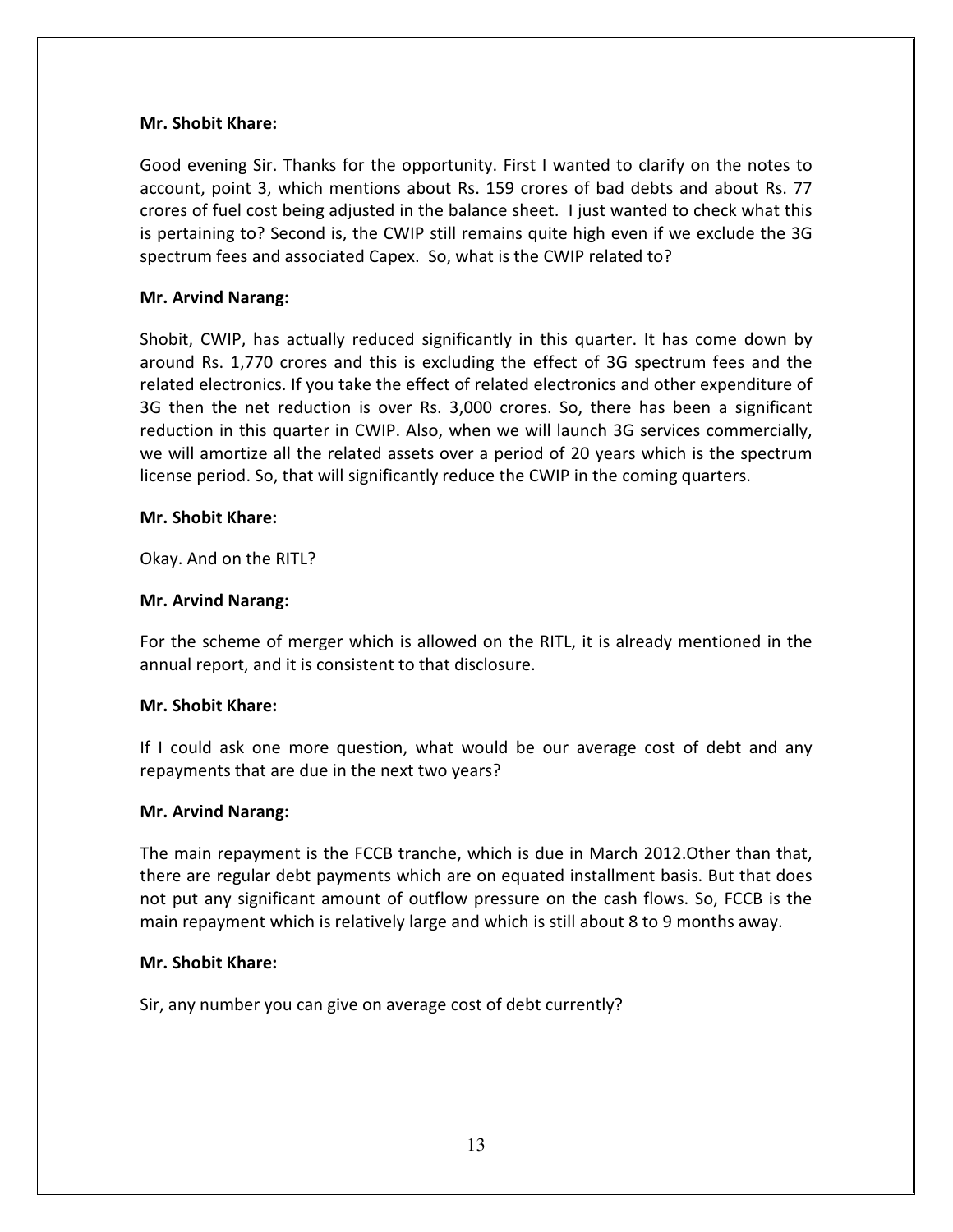# Mr. Arvind Narang:

The average cost of debt has been coming down consistently and even now we have further reduced the average cost significantly by replacing the high cost rupee loans with the China Development Bank loan of Rs. 6,000 crores which we have already fully with-drawn as on today. This will further bring the cost down, and net savings would be around Rs. 500 crores. So, overall cost of debt is coming down.

# Mr. Shobit Khare:

Okay, Sir. Thanks, that is all.

# Operator:

Thank you Mr. Shobit. Next question comes from Mr. Rahul Singh from Standard Chartered. You may go ahead Sir.

# Mr. Rahul Singh:

Yes, hi, good evening. I have two questions. One is on network opex; it has gone up for the entire company as a whole from Rs. 1,249 crores in 3rd quarter to Rs. 1,533 crores in this 4th quarter. I just wanted to understand, especially because you have not capitalized the 3G capex, what is leading to that increase in network opex assuming that the number of sites might have remained the same? And the other thing is on the wireless business and this question is specifically to Mr. Safawi. What is your sense on the competitive stability in the market? Are we seeing just a lull before another round of cuts as telecom players become frustrated with the low revenue growths and try to capture market share again, which is what happened earlier, or do we think this is for real?

### Mr. Syed Safawi:

Rahul, we will take both of your questions. One is on the network cost. So, Arvind can revert on that. I will come back to the second one.

### Mr. Arvind Narang:

Yes. Rahul, the network cost which has increased by about Rs. 284 crores is largely due to the expansion of our 2G network and also the significant expansion of high speed data services or the EVDO services. As mentioned in the speech, we have now expanded this service to over 500 towns. This has basically led to a significant increase in the power and fuel charges along with the stores and spares, and others. Also, there is some cost increase on the content side in the DTH business.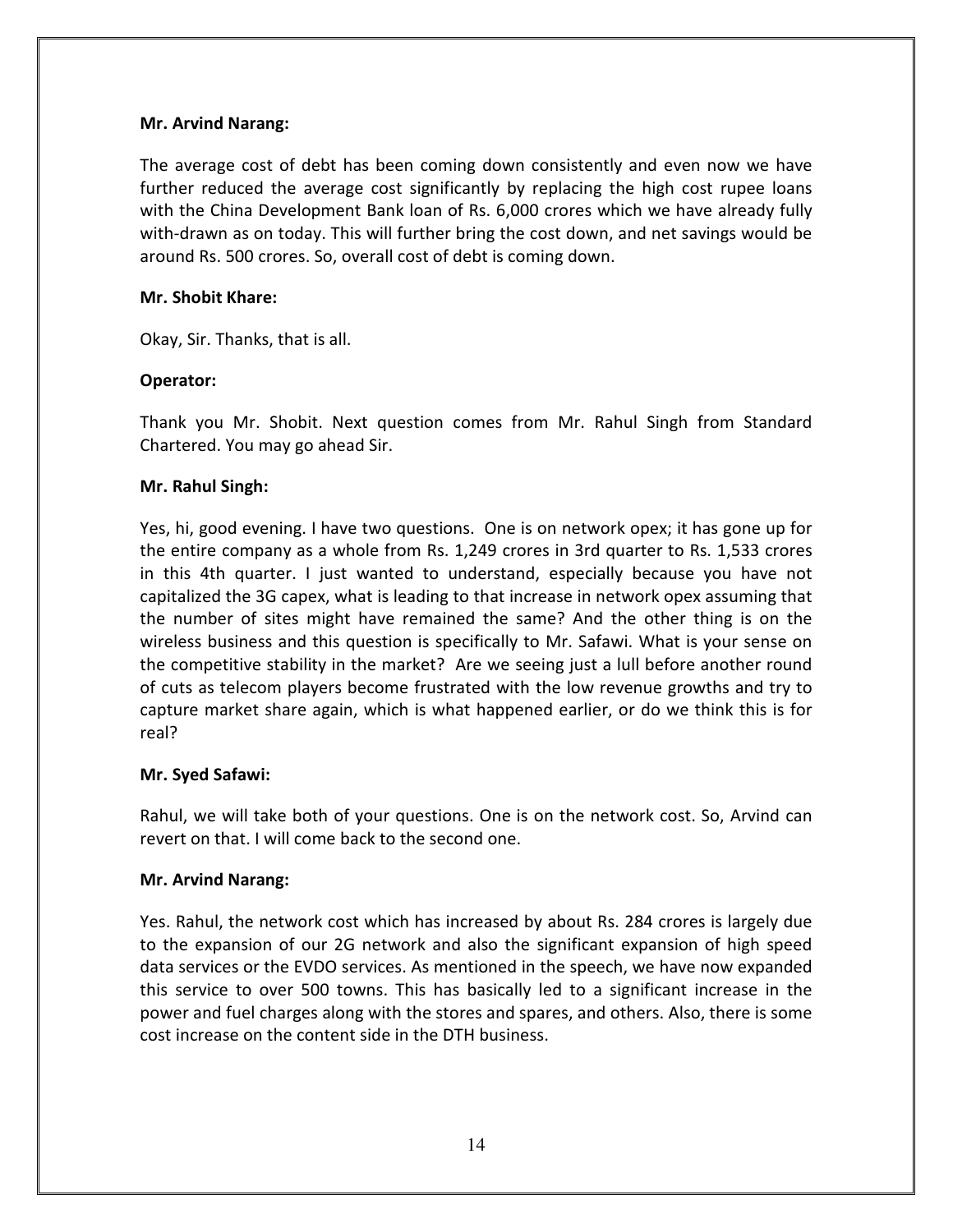### Mr. Syed Safawi:

Rahul, on your question on the outlook and what do we have as a sense, and what is going to happen in the industry, I think, the days when the industry saw rapid declines in tariffs for example, we think at least at a national level, that is behind us. And we are definitely witnessing four quarters now or almost a fifth quarter now of sustained RPM levels. So I think that is good news at a national level that no big moves are happening as they happened a year before or six quarters before. And we see that consistency remaining, especially because data and non-voice services will start having a larger share of the total revenue. Therefore, in blended RPMs you should see healthy numbers and not much dilution. There would be tactical stuff happening at a circle level. In the space of number of operators, I think in an indirect way you are already seeing consolidation happening. Many of the new operators are not even rolling out their networks even as per the rollout obligation. So in an indirect way consolidation is beginning to happen. We do feel in a space of next 18 to 24 months, we should see the industry down to logical 5 to 6 odd players who may then sustain and be able to drive the business.

### Mr. Rahul Singh:

Okay thanks. Arvind, one follow-up question on the network operating cost. How many cell sites you have and what is the tenancy level on Reliance Infratel right now, if you can give both the numbers?

### Mr. Arvind Narang:

The total towers are in the range of around 50,000 which we have said earlier also and the total tenancy which has been going up is around 1.8.

#### Mr. Syed Safawi:

With our tenancies of around 78,000.

### Mr. Rahul Singh:

Okay, thanks.

#### Operator:

Thank you Sir. Next question comes from Ms. Malvika Gupta from J.P. Morgan. You may go ahead please.

#### Ms. Malvika Gupta:

Hi there. Thank you for taking my question. I had a question on the Capex side. I was just wondering which segment specifically is driving the Capex down, if you look at it on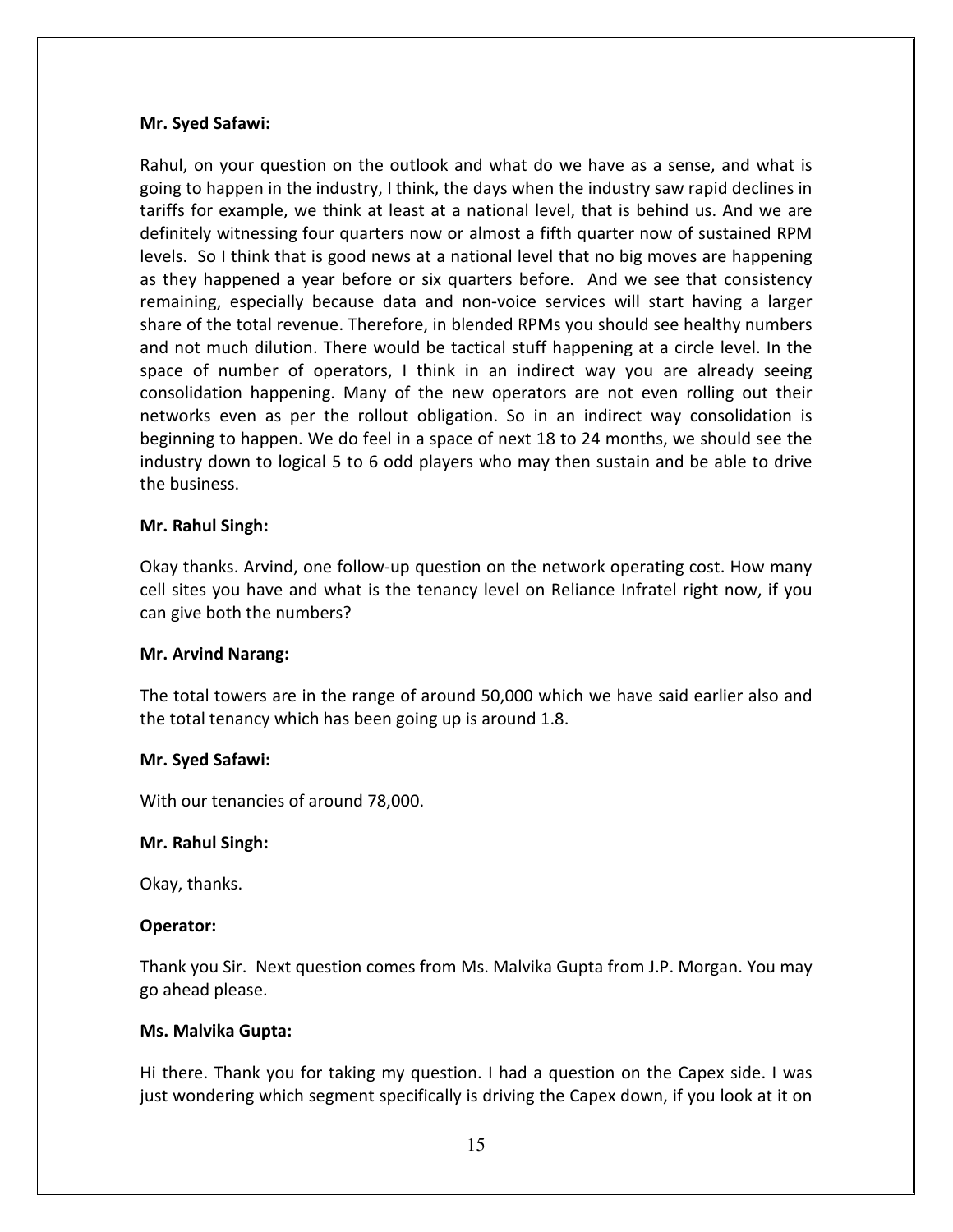a year-on-year basis. Whether we are mostly done with the global capex which sometimes tends to be lumpy or whether there is more to come there, and whether it is the wireless that is truly driving it down?

And my second question is more on the wireless usage side of the business. I am just trying to get my head around whether we should be thinking about volume, as in minutes growth, where we see ARPM stability being favored over possible MOUs. Thank you very much.

# Mr. Syed Safawi:

Malvika, on your first question on Capex being driven down in terms of at least the outlook or the guidance, definitely it is the wireless segment because, if you see, for over the last three years we have been investing heavily in rolling out our 2G GSM services and that has been the reason for high Capex levels. Before that it was CDMA, and then 2G GSM, and then recently we went on to invest behind 3G as well. Those huge projects are behind us now, and right now the Capex would be focused on driving quality, capacity congestion and lot of it would be focused on data growth. As we mentioned, we are likely to move up from 850 towns of high speed data and 3G to well beyond 1,000. So, that will remain the focus. Therefore mass rollout of sites and huge projects are well behind us and that is leading to the drop in terms of Capex guidance.

Moving on to you wireless usage question, I think, just sheer MOU growth which used to be a key indicator earlier is not going to be good enough and we have said this for the last couple of quarters. MOU growth along with RPM is critical now to drive profitability of the telecom segment. At 44 paisa or less than one cent a minute, we really need to focus on rates as well and paid minutes especially, and I think therefore seeing only high MOU growth is not going to be good enough. And therefore we have consciously reduced our dependence on PCO, for example, which used to be the non-profitable minutes as we have stated before and that is beginning to bear dividend. So, Yes, MOU growth would be important but, it is extremely important to read it along with the rate per minute.

### Ms. Malvika Gupta:

And Sir, if I could just ask a quick follow-up, we talked earlier probably in the previous conference call about cleanup of free minutes on the network which include wholesale and PCO. Are we done with that process, if we are not, how much longer will the process continue?

### Mr. Syed Safawi:

Yes, Malvika, we have absolutely said that for the last couple of quarters. We said it will take three-four quarters. Two quarters are behind us. We have just said on the call in fact, that another two quarters and the whole realigned portfolio should be in a very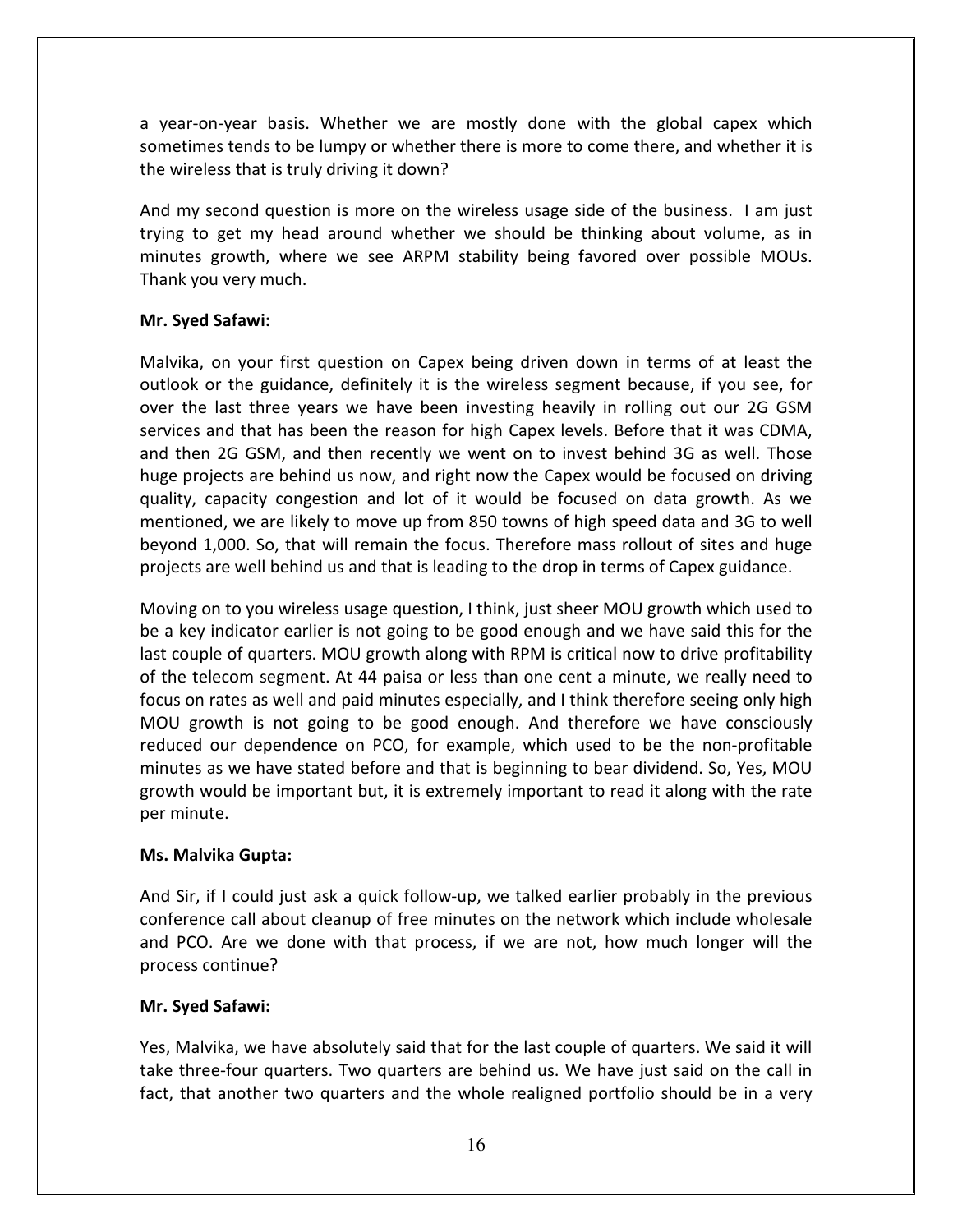good shape. The increase in data as you are seeing now and the non-voice revenue is helping rebalance the portfolio and therefore reducing our dependence on non-paid minutes. So another couple of quarters and I think we should be completely realigned on the portfolio.

# Ms. Malvika Gupta:

Okay, thank you very much.

# Mr. Syed Safawi:

Thank you.

# Operator:

Thank you Madam. Next question comes from Mr. Rajiv Sharma from HSBC. You may go ahead please.

# Mr. Rajiv Sharma:

Yes, thanks for the opportunity. I have a couple of questions. First being, could you share the number of data cards which are being sold today and what is the average ARPU or if you could just share the amount of impact it has post you have increased your Capex on the data card side especially the EVDO which is also visible in the network opex, as to how is that impacting the top line today? Second, is there a push from your end as a strategy to vacate more and more space on the CDMA side from voice to data and are you churning subscribers from CDMA to GSM or shifting them, is anything around this you are doing? And lastly, on the accounting policy, how much of this entire impact is just pertaining to this particular quarter and not for the full year? That is it.

# Mr. Syed Safawi:

Rajiv, I will take the first two questions and hand over the third one to Punit. One is on data cards. Obviously for competitive reasons, we will not be able to share with you the exact numbers we are doing month-on-month but, as you can see from a contribution of non-voice revenue, and the fact that RPMs are holding, and while we are driving blended minutes growth also, I think this is evidence that now we are in 850 towns with high speed data or 3G versus 65 towns as of September end last year. In a space of three quarters we have expanded almost 12 to 15 times in terms of our high speed presence. That should give you an indication of the number of data cards and data consumption that is happening; obviously we cannot divulge the specific details.

There is no intended or planned churn from one technology to another. It is the consumers' choice. If they want to do it then they are absolutely welcome. But both networks are high quality networks. You have just seen the report on the quality of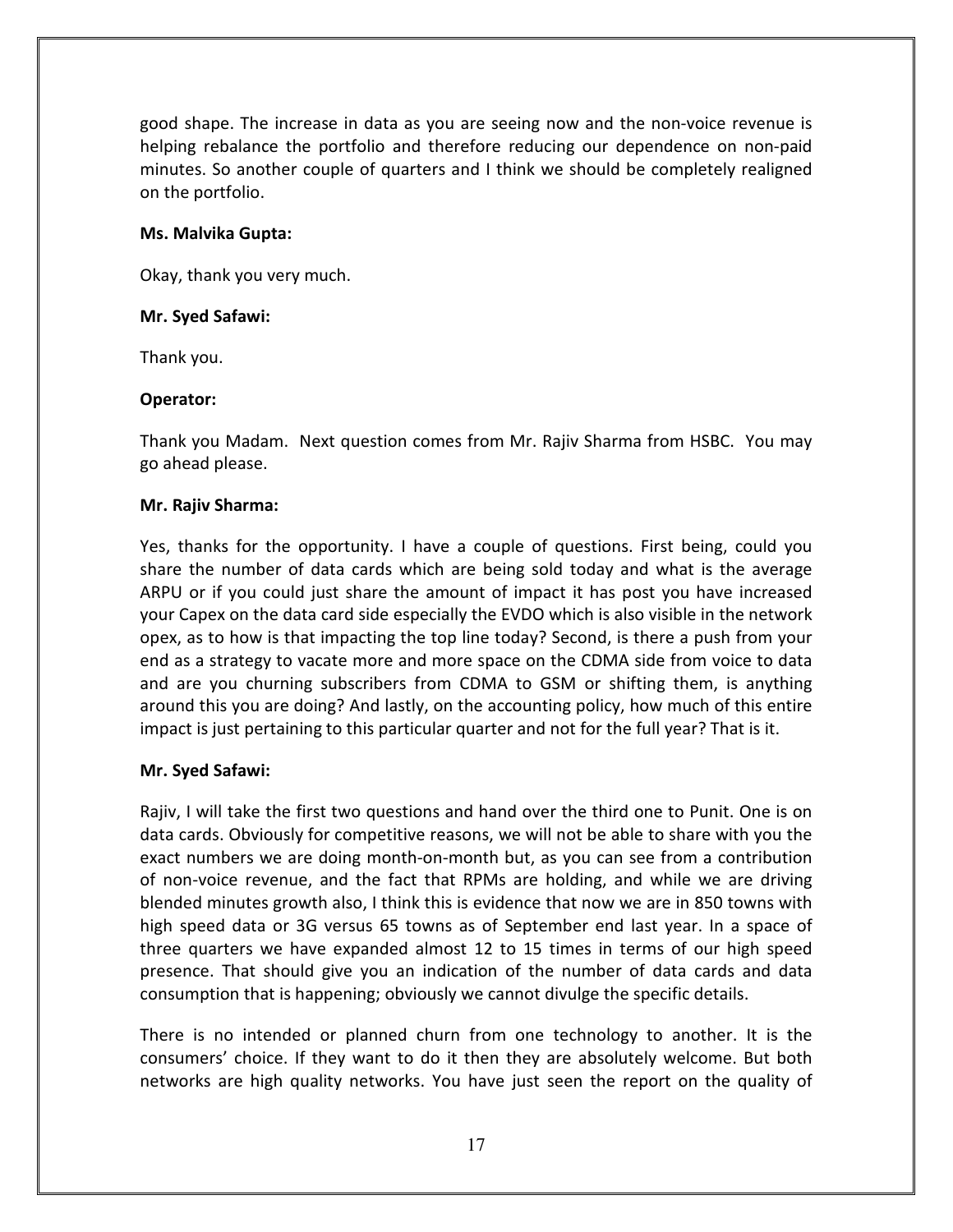service. So, we are very comfortable in having customers on both sides and absolutely have no intentional plans which churn them either way.

# Mr. Punit Garg:

Rajiv, as we said initially, the onetime income which has been added on account of IRU license in this quarter in revenue is Rs.2,545 crores and in EBITDA it is Rs.2,530 crores. With the new accounting policy in place, from next quarter onwards it would be all normalized and the same accounting treatment will continue.

# Mr. Rajiv Sharma:

Okay, thank you very much.

# Operator:

Thank you Mr. Rajiv. Next question comes from Ms. Reena Verma from Merrill Lynch. You can go ahead please.

# Ms. Reena Verma:

Hi, thank you for the call. Just firstly on the housekeeping side on your IRU accounting change. What happens going forward; is there any visibility in terms of the seasonality to IRU sales?

# Mr. Punit Garg:

Reena, what you are seeing here is a change in accounting policy which has been led by our Indian operations. So, it is not a seasonal sale but, it is normal business for us as far as our carrier business is concerned. As there is high demand across our fiber and duct assets in India, there is high demand across bandwidth which we call capacity services, as well as fiber across our global submarine network. We keep making those sales week after week. So, you would see this not as a lumpy sale coming end of the year or in a quarter but you would see that on an ongoing basis as a recurring regular revenue and profitability as part of our accounts. Thank you.

# Ms. Reena Verma:

Punit, thank you for that and sorry for being slow on this one but, if I were to then assume a no-growth business, every month the IRU sales would be about Rs. 200 odd crores going forward?

# Mr. Punit Garg:

I am not saying that would be Rs. 200 odd crores. All I want to say is that this is just a change in accounting policy and the business remains the same.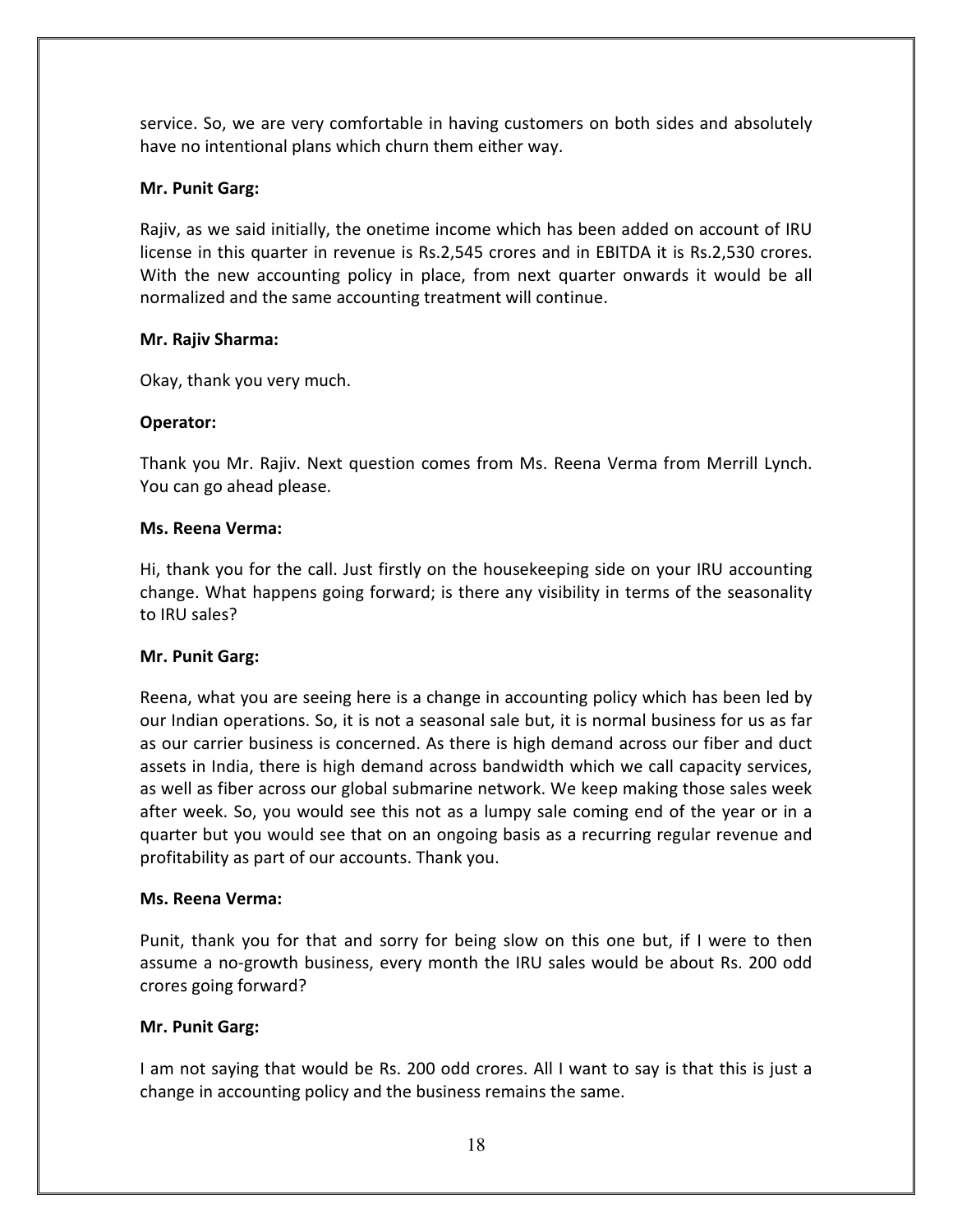### Ms. Reena Verma:

Okay, thank you. And then on 3G, can we please understand what percentage of your network is 3G enabled and what is the current network utilization both for your CDMA and for your GSM networks? And could you give us a broad flavor of where your VAS revenues are as a percentage of overall mobile revenue?

### Mr. Syed Safawi:

Reena, in terms of 3G rollout we are now available in all the 13 circles where we won the 3G spectrum, and we are present in about 9,000 towers and in 330 towns. So, that is the extent of our footprint on the 3G network.

### Ms. Reena Verma:

Sure, okay. So, for the coming year Syed, would it be fair to assume that you are content to stay at about 20% enablement of your network for 3G?

### Mr. Syed Safawi:

Reena, we have a dual strategy on data as you know, both 3G and CDMA. For 3G lit circles as well as 3G dark circles, as we call them, we will continue to drive both depending on the requirements of the market. So, it is a little premature to say that how many numbers of towns we will rollout further in 3G. We are just in the process of completing that rollout actually, and we will take an assessment in the next couple of quarters on how the uptake is in the smaller markets where we have rolled out. And then may be in a couple of quarters we can recalibrate our foot print on 3G.

#### Ms. Reena Verma:

The reason I am asking is that your Capex guidance for FY12 looks so low. I am wondering, how or what is it that you will compromise in order to achieve such a low Capex guidance? Do you think that you are not focused on subscriber additions anymore, because even if I take 78,000 tenancies you still have very high number of subs per BTS? Even if I adjust it for a level of inactive subs on your network, you are still fairly utilized. So, what allows you to have such a low Capex intensity?

#### Mr. Syed Safawi:

Because, as I mentioned, the mass rollout and the big projects are behind us, Reena and therefore this will now be focused on value where we see, for example, data growth or network quality investments need to be made or obviously new towns which are paying back. Just to your 3G question, look, the 3G handset ecosystem also has to evolve parallelly. So just being available in terms of 3G is not enough; the 3G handsets have to be available at an affordable price in the rural markets for you to go and put out a network and get the 3G consumption going. So, I think you will have to watch the space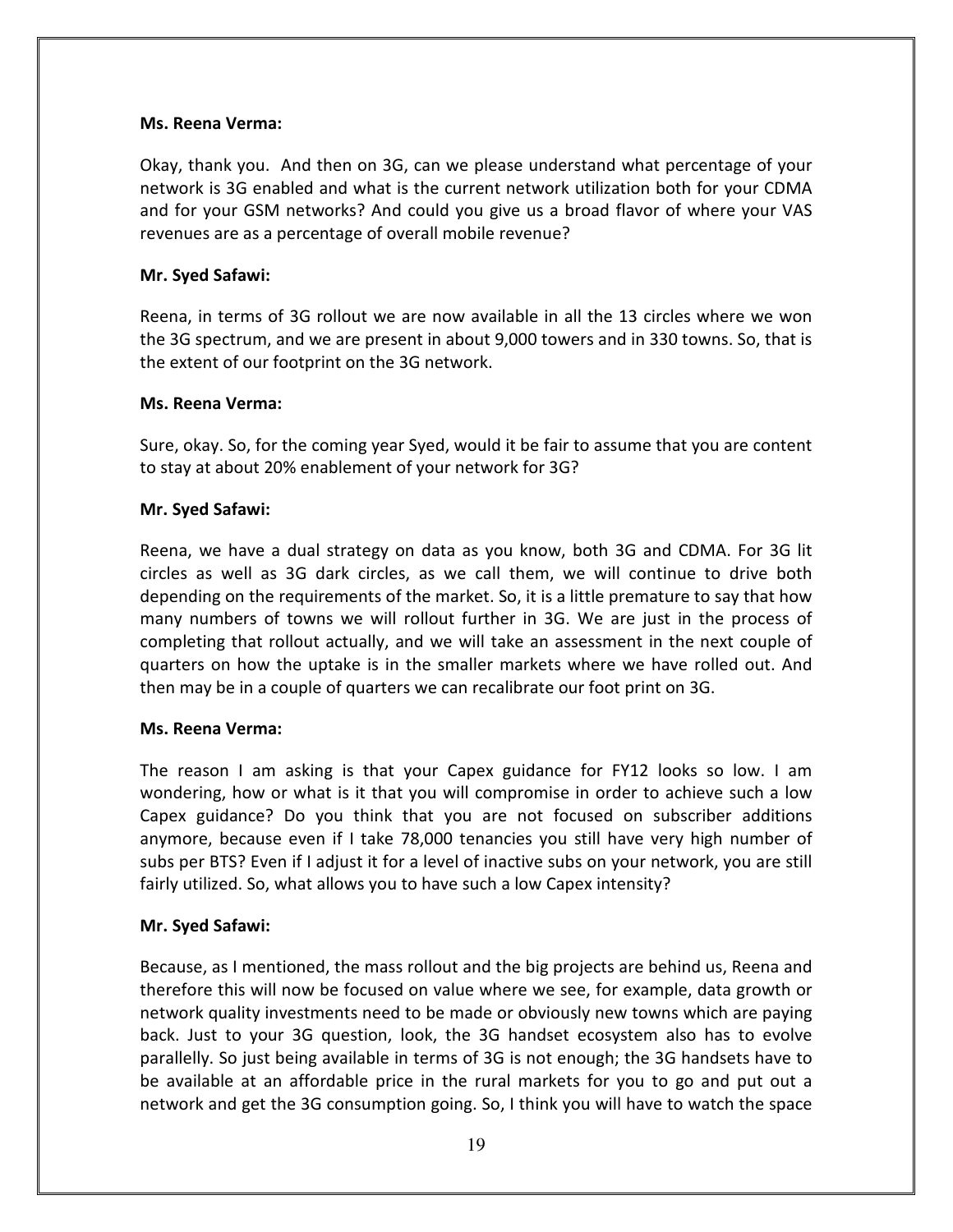as we go along as an industry and therefore investments will follow. But we do not have any worries because this is just incremental Capex that you have by putting on the electronics. This is not a new tower that you are deploying, and therefore to compare a 2G GSM rollout with a 3G incremental Capex is not correct. Therefore the capex guidance I think is in line with that.

# Ms. Reena Verma:

Okay, just final two questions from me. One is on your broadband margins. Can you please throw some color on what is the pressure factor there?

# Mr. Punit Garg:

Reena, when you are looking at our enterprise business, the CIOs are becoming demanding. They are basically demanding more services for the same price. And also we are expanding the network, which is more demand led. Initially, our network opex will increase as we are expanding this network, but within a quarter or two it comes to normalization as we rollout our VPN and internet bandwidth and then the revenue starts coming in. This has been largely because of the government tenders that we have won, as also Mr. Syed was telling on the APDRP and data centers, etc. So the opex starts before the revenue starts coming in and hence you see a marginal dip in margins. So, one should see that getting normalized in the following quarters.

### Ms. Reena Verma:

Sure, thank you. And my last question is on your revenue growth for wireless going forward. Could you share with us any color on how much of it you think will be driven by traffic growth and how much by data in terms of some kind of trend which you are seeing. Is it traffic which is making you feel buoyant or is it data or are both growing strongly?

### Mr. Syed Safawi:

Reena, we see growth in both areas clearly. I do not think this is an either or situation in India. When you have 800 million customers in India, i.e. wireless customers, and taking out the dual SIMS, you barely have 500 million unique customers in India for wireless. Therefore, we have another 500 million to go in India in terms of just our sheer wireless space, and therefore the MOU consumption coming from there. So that part will continue in semi urban and rural much more than urban of course, but data will start getting driven starting from urban and going down to the top 1000 towns, 2000 towns, as we evolve. And therefore as smart phones, PCs and laptops become widely available and 3G phones become available, you will see both streams paying off. But definitely we are bullish on both. We do not see any material slowdown in either of the areas. But as is the case across the world, data will definitely continue to be a growth driver and we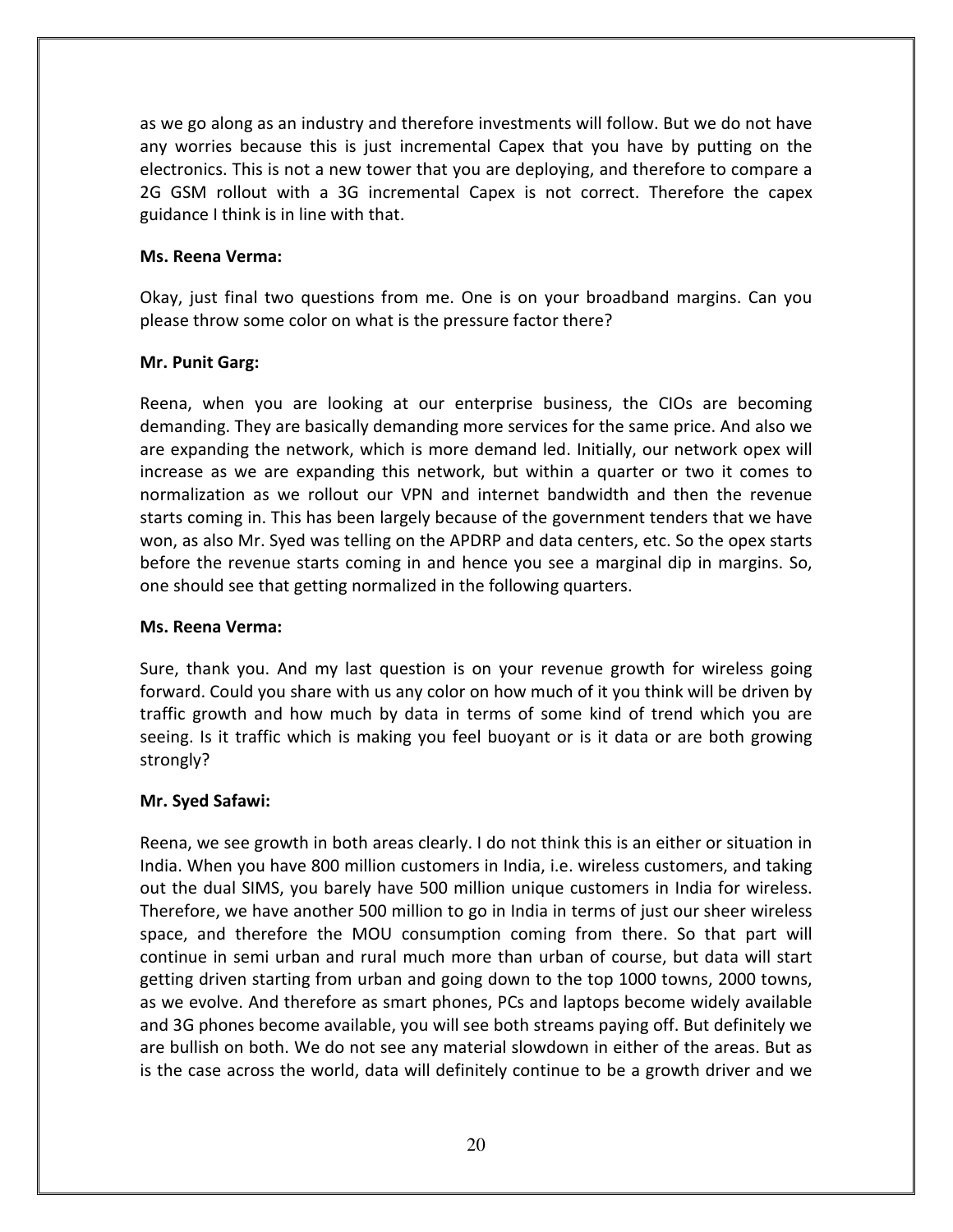see therefore a lot of focus from our side on non-voice as well at the same time driving voice.

### Ms. Reena Verma:

Okay. Thank you very much.

### Mr. Syed Safawi:

Thanks Reena.

### Operator:

Thank you madam. Next question comes from Mr. Varun Ahuja from UBS. You can go ahead please.

### Mr. Varun Ahuja:

Yes, Hi Sir, Thanks for the opportunity. I have two questions. You just mentioned that you started focusing on the government segment for the enterprise or Globalcom business. I just wanted to make sure what kind of Capex you are looking there? And in terms of your tax, can you just give us some kind of indication what tax rate should we expect in next fiscal year? Thanks.

### Mr. Punit Garg:

Thanks Varun. Three things are involved when you are looking at our demand led expansion and the Capex. First is that, we are today already present in almost 2,000 towns and wherever our BTS is connected on fiber, we can reach a customer over there using either of the wireless technologies. And there we can use WiMAX or take advantage of VPN connectivity up to 512 kilobits using EVDO or 3G for that matter. So, I think the capex is really dependent upon what kind of connectivity is required. Second thing is that when we talk about some of the data center builds, etc., then that again is dependent upon what kind of opportunities we have. You will be surprised that there isn't any business town or there isn't any industrialized town where we do not have today the wireless connectivity or BTS in terms of reaching the last mile over there using especially one of the wireless technologies or if required a high bandwidth connectivity fiber itself.

### Mr. Arvind Narang:

Varun, we will not be able to give you any tax guidance. You have the data points historically available with you. It is your judgment what you can use, but we don't provide any tax guidance.